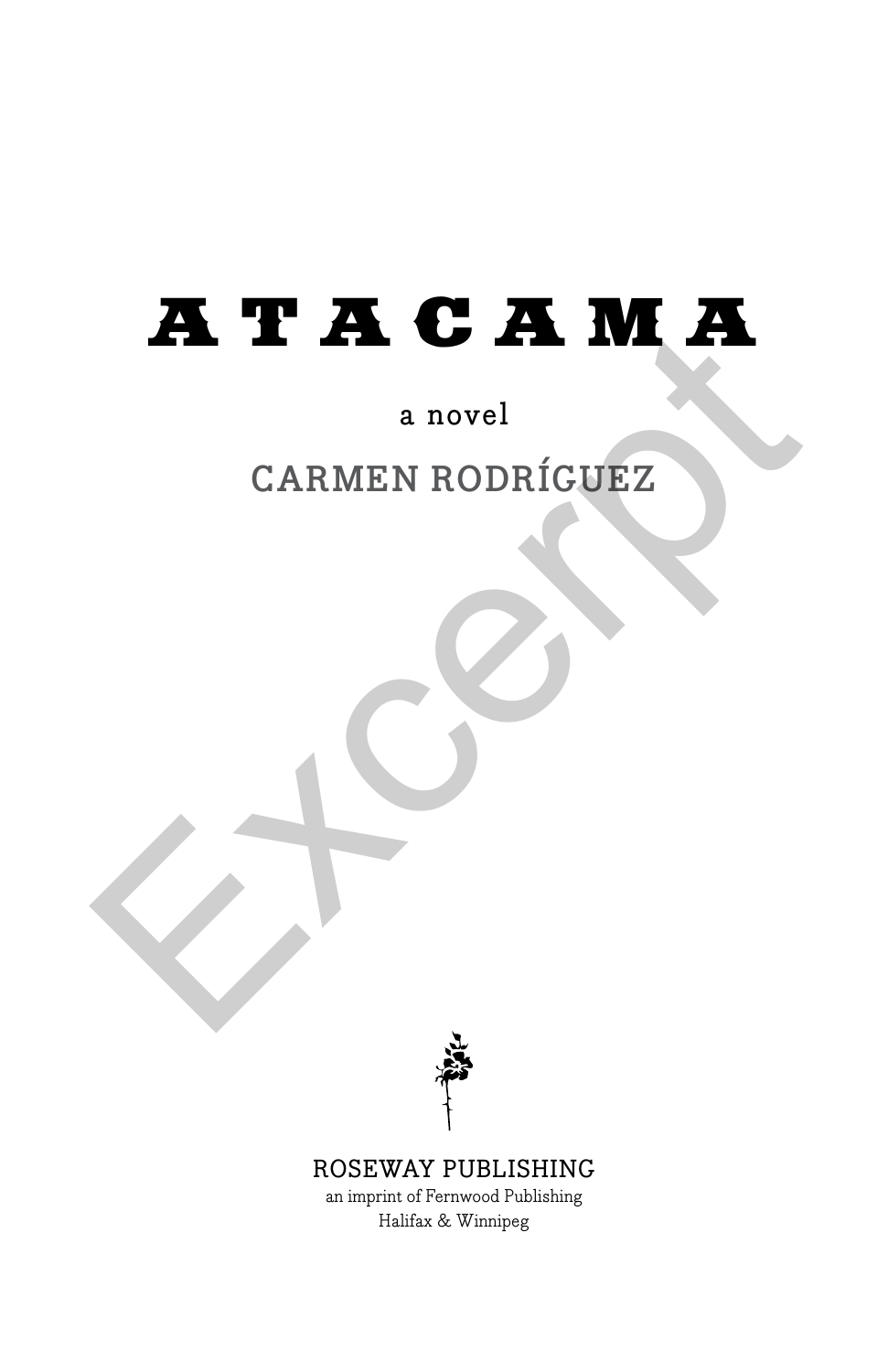Copyright © 2021 Carmen Rodríguez All rights reserved. No part of this book may be reproduced or transmitted in any form by any means without permission in writing from the publisher, except by a reviewer, who may quote brief passages in a review.

> This is a work of fiction. Any resemblance to actual persons or events is coincidental.

> > Copy editing: Brenda Conroy Design: Tania Craan Printed and bound in Canada

Published by Roseway Publishing an imprint of Fernwood Publishing 32 Oceanvista Lane, Black Point, Nova Scotia, b0j 1b0 and 748 Broadway Avenue, Winnipeg, Manitoba, R3G 0x3 www.fernwoodpublishing.ca/roseway

Fernwood Publishing Company Limited gratefully acknowledges the financial support of the Government of Canada through the Canada Book Fund, the Canada Council for the Arts, the Province of Nova Scotia and the Province of Manitoba for our publishing program. Copyright © 2021 Carmen Rodriguez<br>
All rights reserved. No part of this book may be reproduced or transmitted<br>
in any form by any means without permission in writing from the publisher.<br>
except by a reviewe, who may quote







Library and Archives Canada Cataloguing in Publication

Title: Atacama : a novel / Carmen Rodríguez. Names: Rodríguez, Carmen, 1948- author. Identifiers: Canadiana (print) 2021025601X | Canadiana (ebook) 20210256281 | ISBN 9781773634777 (softcover) | ISBN 9781773634920 (EPUB) Classification: LCC PS8585.O373 A83 2021 | DDC C813/.54—dc23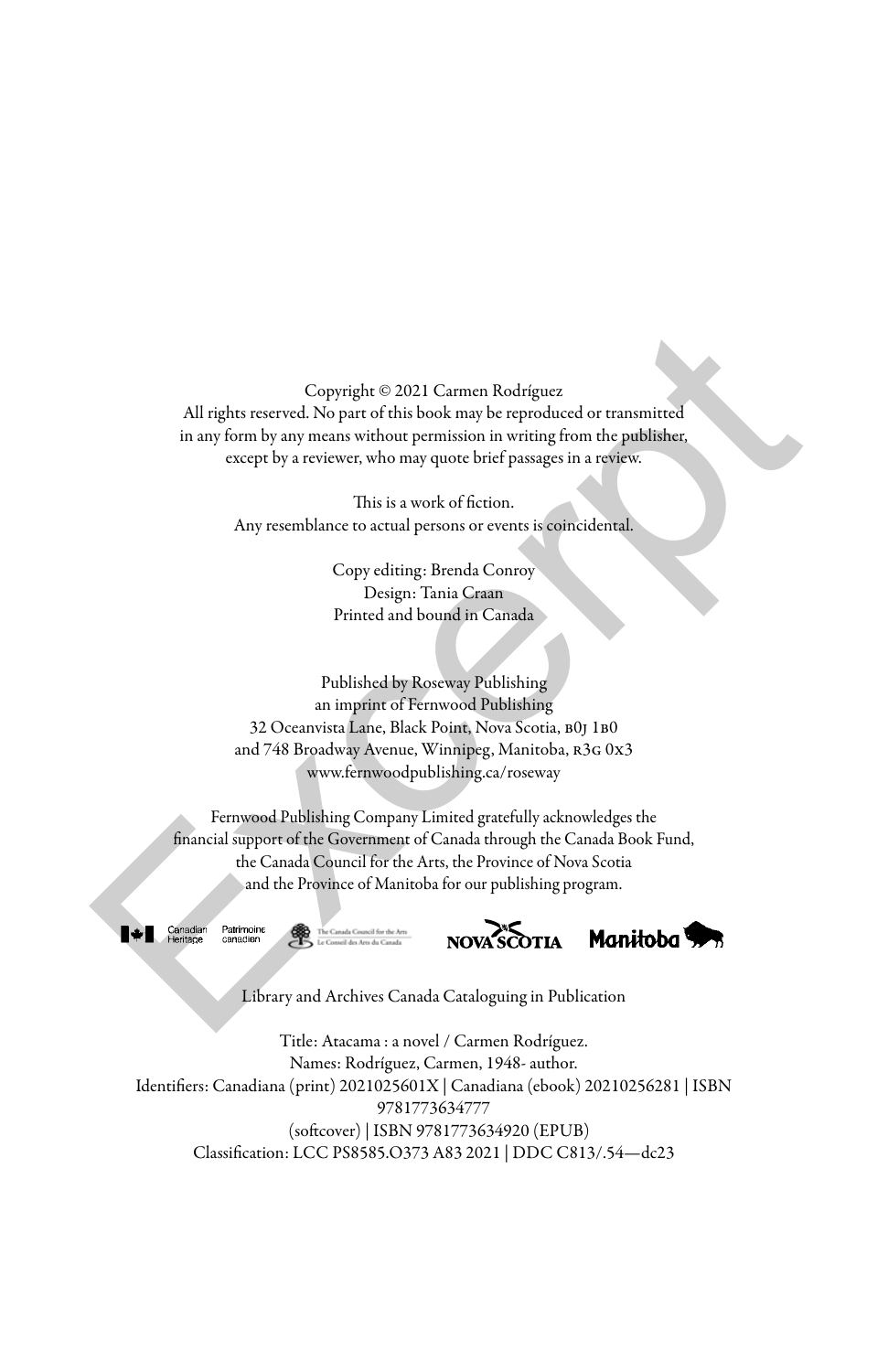## Advance Praise for *Atacama*

*Atacama* is historical fiction at its best, taking us into the hearts and minds of those seeking change in tumultuous times. Carmen Rodríguez's new novel is a deep dive into the life of revolutionary activists, journalists and artists in Chile and Spain during the first half of the twentieth century. From the fight against fascism in Chile to the Spanish Civil War, we experience these historical battles through the intimate lives of Lucía González and Manuel Garay, the novel's two main characters. Set a century ago, the resonance for today's changing times is stunning. A great read.

> — Judy Rebick, journalist, activist and author of *Ten Thousand Roses* and *Heroes in My Head*

In *Atacama*, Carmen Rodríguez opens a view that will be unfamiliar to most Canadians — that of Chile in the first half of the twentieth century, which makes her book as much a history primer as a novel. *Atacama*, however, is firmly of this century, as Rodríguez paints a sprawling scene whose twists and turns span decades and, through the Chilean diaspora, find echoes in contemporary Canada. An astute reader might discern the influence of Eduardo Galleano — using story as a tool for intellectual discourse. But *Atacama's* greatest strength is in scope and cinematic feel — reading it makes me crave a screen adaptation. half of the twentieth century. From the fight against fascism in Chile<br>to the Spanish Civil War, we experience these historical battles<br>through the intimate lives of Lucía González and Manuel Garay,<br>the novel's two main c

— Anna Marie Sewell, Edmonton Poet Laureate 2011-13 and author of *Humane*

Carmen Rodríguez's illuminating historical novel is an homage to human resilience and to everyday people's ability to stand up to terror and oppression. Poignant, layered, and absorbing, *Atacama* demonstrates that biology doesn't have to shape destiny and that it is possible to choose individual values over the complex bonds of family.

> — Ava Homa, author of *Echoes from the Other Land* and *Daughters of Smoke and Fire*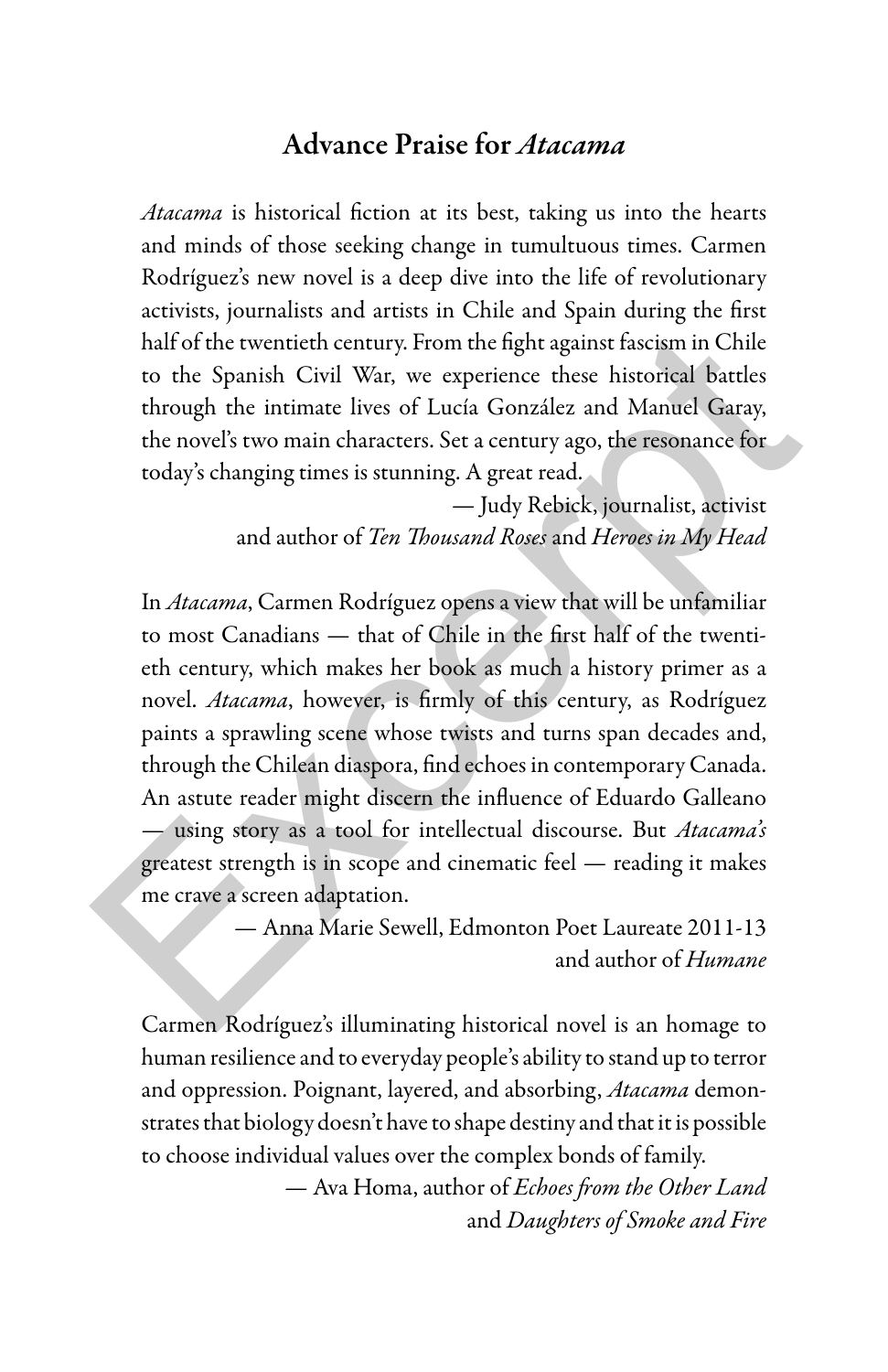*Atacama* brings to life a variety of intensely moving, creative, dedicated characters whose lives intersect and fulfill one another in surprising ways, even under the shadow of unrelenting threat. It takes place over the span of a century, beginning during the mining strikes in the northern Chilean desert in the 1920s and moving through the artistic world of Valparaíso and Santiago and on to events of the Spanish Civil War. It reaches deep into Chilean history to reveal the courage and endurance of its people, whose rights have been repeatedly crushed by the military and the oligarchs that control it, but whose voices have never been silenced and that speak to us here.

— Hugh Hazelton, writer and translator, author of *Antimatter* and winner of the Governor General's Award for Translation

*Atacama* may be a novel, but it's written with the authority of memoir, the directness of history, and the magic of poetry. A story of heroism and depravity in politics, and the struggle of two young people caught between the two.

> — Susan Crean, cultural critic and author of *The Laughing One* and *Finding Mr. Wong*

*Atacama* presents two of the twentieth century's great struggles for democratic freedom, in Chile and in Spain. From childhood on, Lucía and Manuel embody human efforts everywhere to make the world better and to make art. In telling their life-stories, Carmen Rodríguez has written a real page-turner — complete with an unexpected ending. Spanish Civil War. It reaches deep into Chilean history to reveal the<br>courage and endurance of its people, whose rights have been repeat-<br>edly crushed by the military and the oligarchs that control it, but<br>whose voices ha

— Cynthia Flood, fiction writer and award-winning author of *My Father Took a Cake to France* and *Red Girl Rat Boy*, among others

From the mining camps of northern Chile to a dance studio in Valparaíso, and on to Barcelona during the Spanish Civil War and Pablo Neruda's office in a Parisian consulate… Carmen Rodríguez's new novel, *Atacama*, is wide-ranging and ambitious. At its centre are the inter-twined stories of an unlikely pairing: Manuel Garay,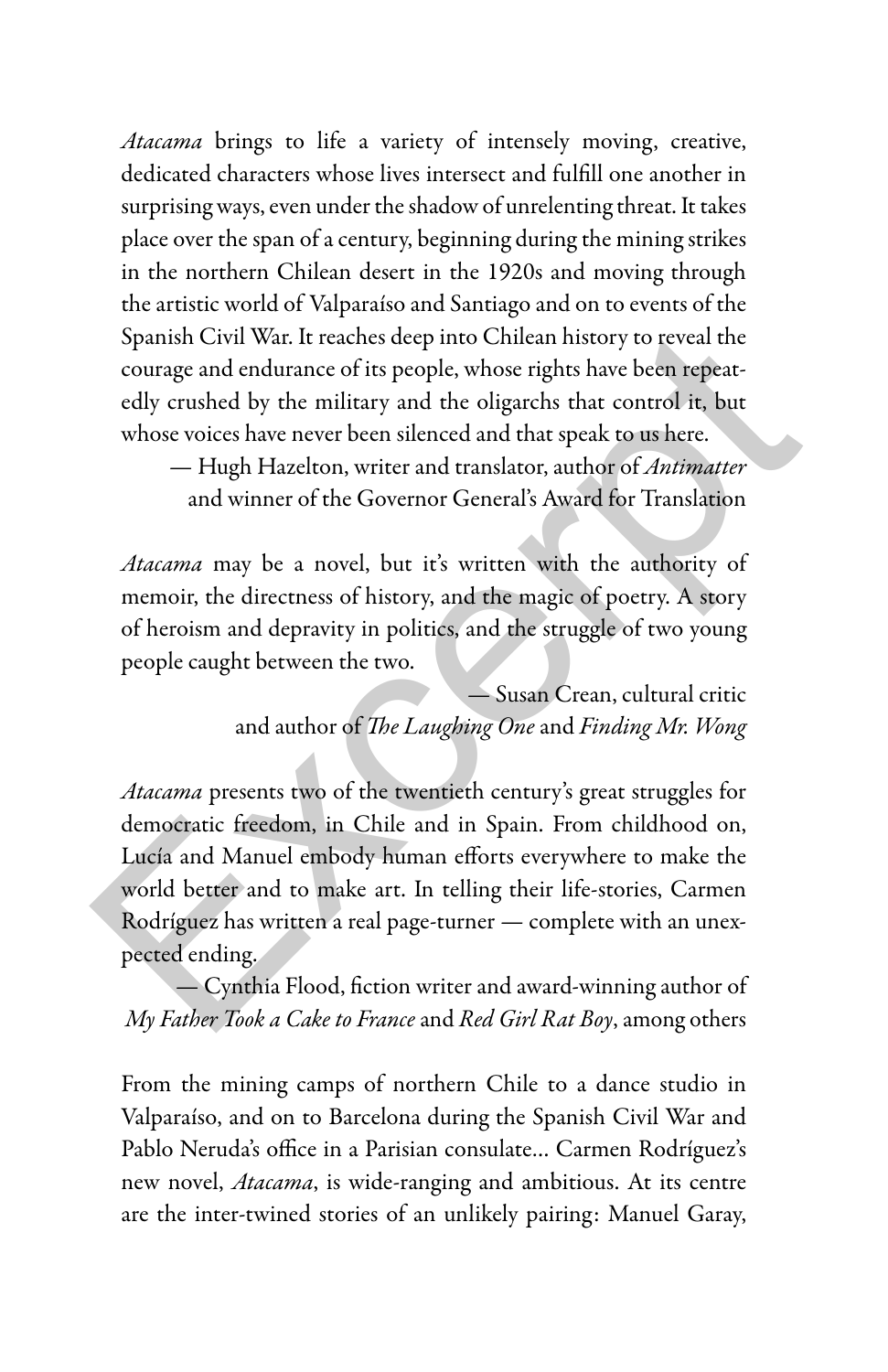son of a poor family of activists and union organizers; and Lucía Céspedes, daughter of the military officer responsible for Manuel's father's death (and many others). The novel's narrative switches deftly between these two characters' stories, as it takes us from the 1920s to the 1940s, a period of heroic struggle but also brutal repression in Latin America and around the world. Just when all seems lost, a glimmer of hope takes us to a surprising twist set in the present day. Rodríguez's narrative is ultimately a story about the power of writing, the power of art, both to dramatize grief and to encourage remembrance. As drama and as remembrance, this novel succeeds admirably.

> — Jon Beasley-Murray, professor of Latin American Studies and author of *Posthegemony*

This is an extraordinary book. While it spans over seventy years of a personal drama, it also portrays—both accurately and poignantly — Chile's reality in the first half of the twentieth century, as well as that of the Spanish Civil War. But *Atacama* is much more than a sweeping historical novel, as it also delves deep into the psyche of its protagonists — Lucía and Manuel; who, as children, face up to horrendous personal tragedies and yet overcome them through their love of art and the written word, and their commitment to social justice. The crackling dramatic tension, the twists and turns in Lucía's and Manuel's lives, all the way to the conclusion of the story in present time Vancouver, Canada, are masterfully crafted. I cannot speak too highly of this work. lost, a glimmer of hope takes us to a surprising twist set in the present<br>day. Rodríguez's narrative is ultimately a story about the power of<br>writing, the power of art, both to dramatize grief and to encourage<br>remembrance

— John M. Kirk, professor of Latin American Studies and author of eighteen books, including *Cuba at the Crossroads* and *José Martí, Mentor of the Cuban Revolution*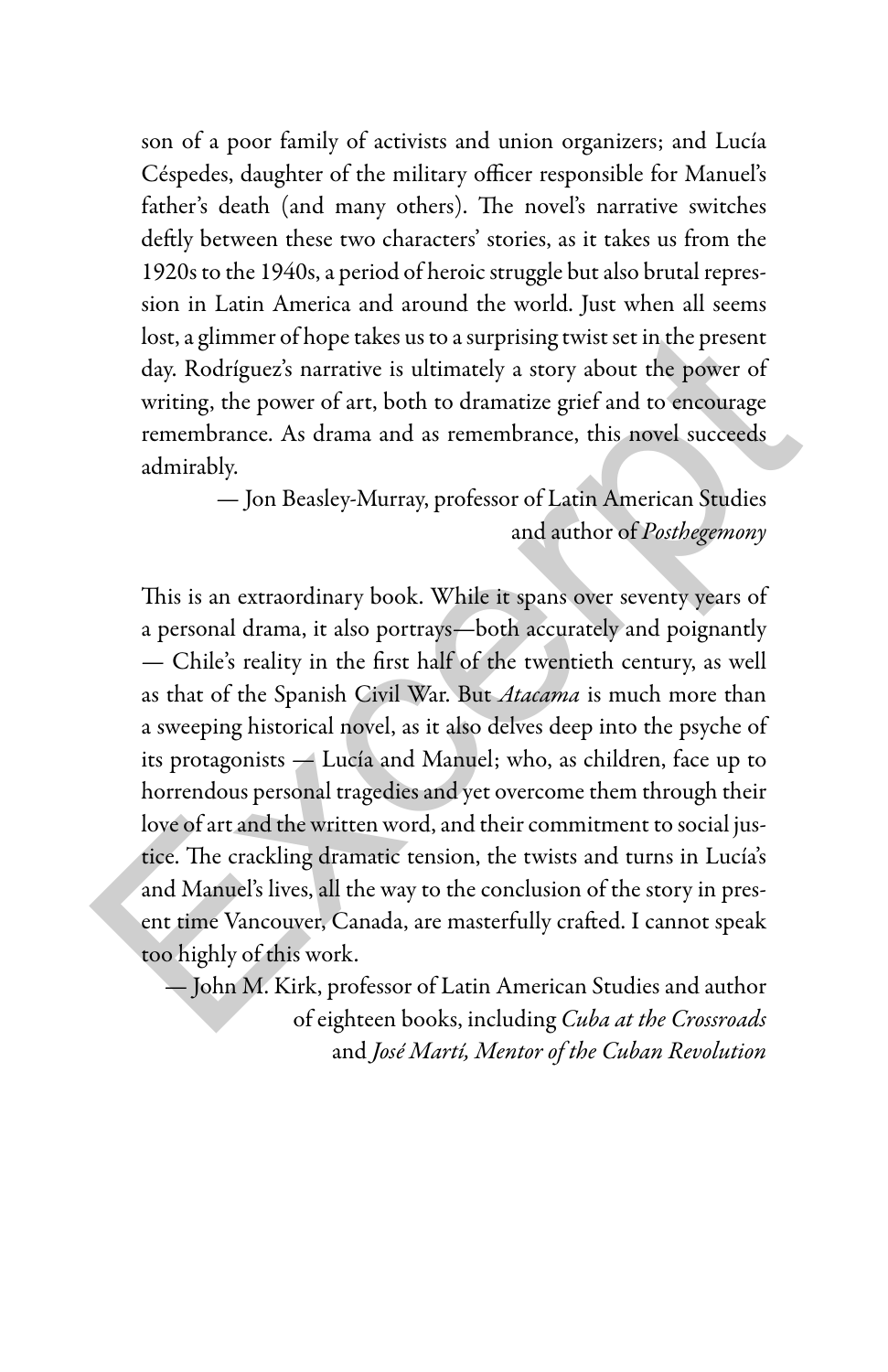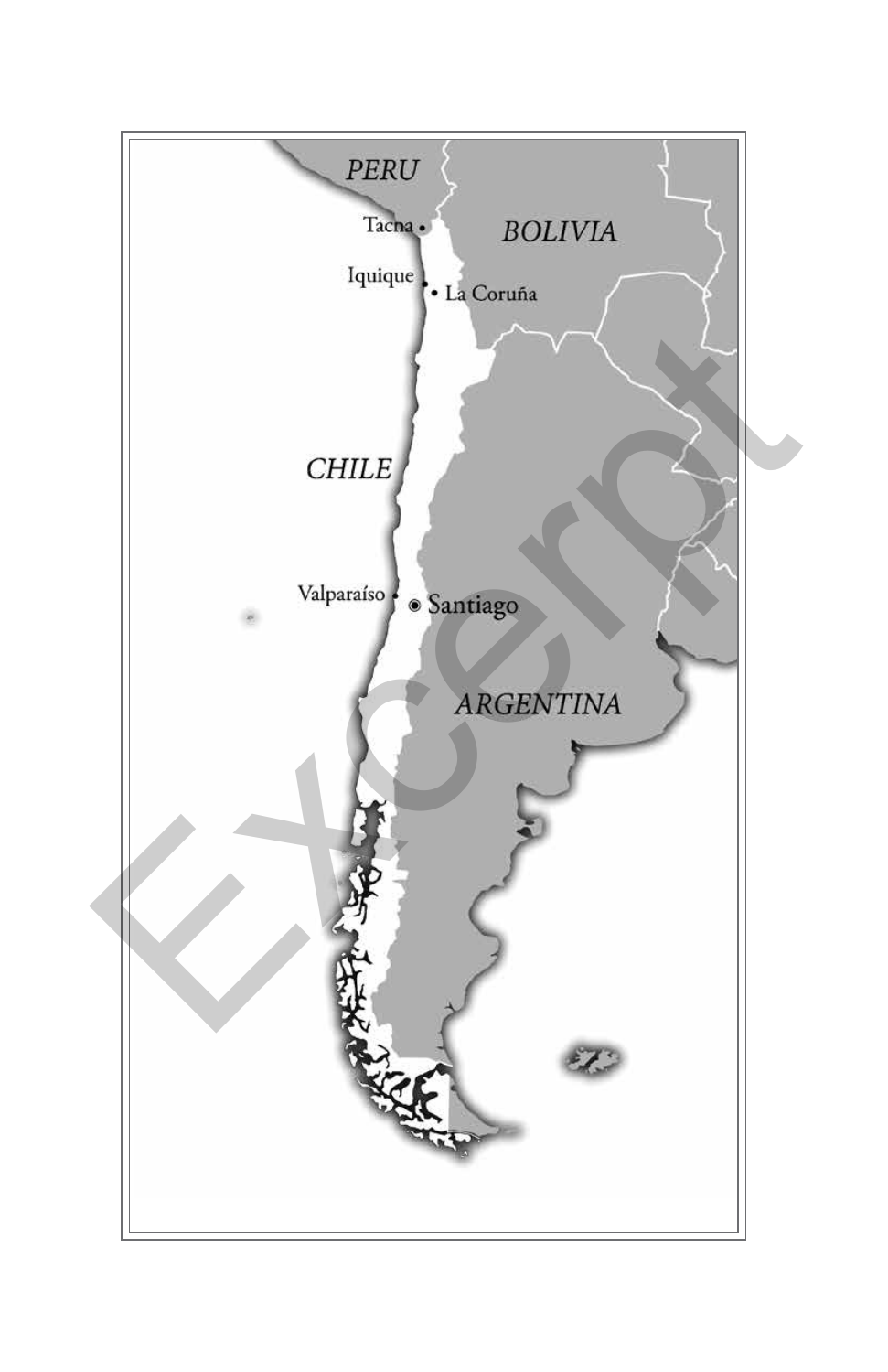*The history of all existing societies is the history of class struggle. — Karl Marx*

*They haven't died! They're in the heart of the battle, standing, like burning torches. Their shadows have come together on the copper coloured plain like a shield made of ironclad wind, like a barrier the colour of fury, like the invisible chest of the sky itself. — Pablo Neruda* The bistory of all existing societies<br>
is the bistory of class struggle.<br>  $-$  Karl Marx<br>  $\blacksquare$ <br>
They haven't died! They're in the beart of the battle,<br>
standing, like burning torches.<br>
Their shadows have come together<br>
o

*Another world is not only possible, she is on her way. On a quiet day, I can hear her breathing. — Arundhati Roy*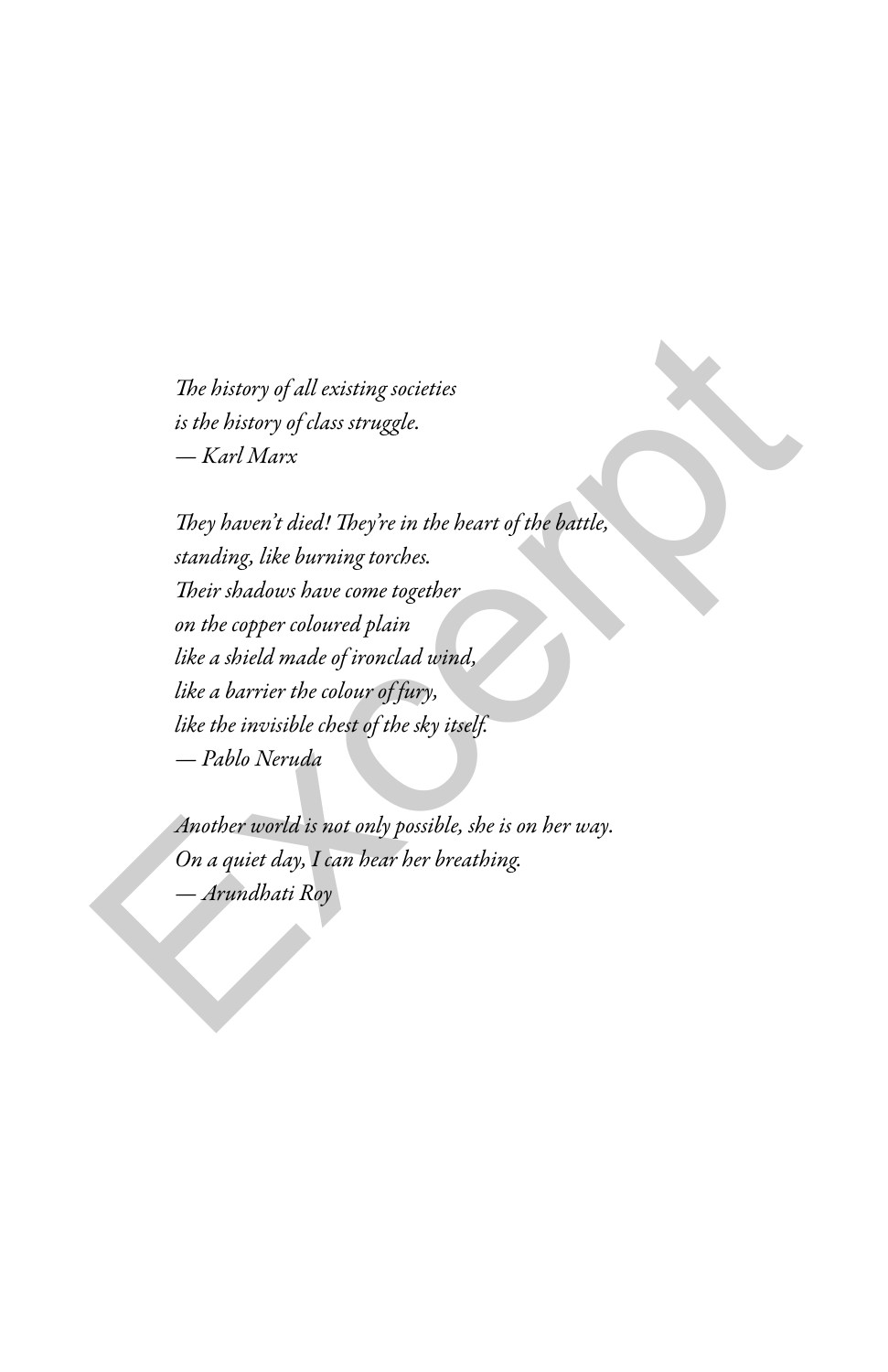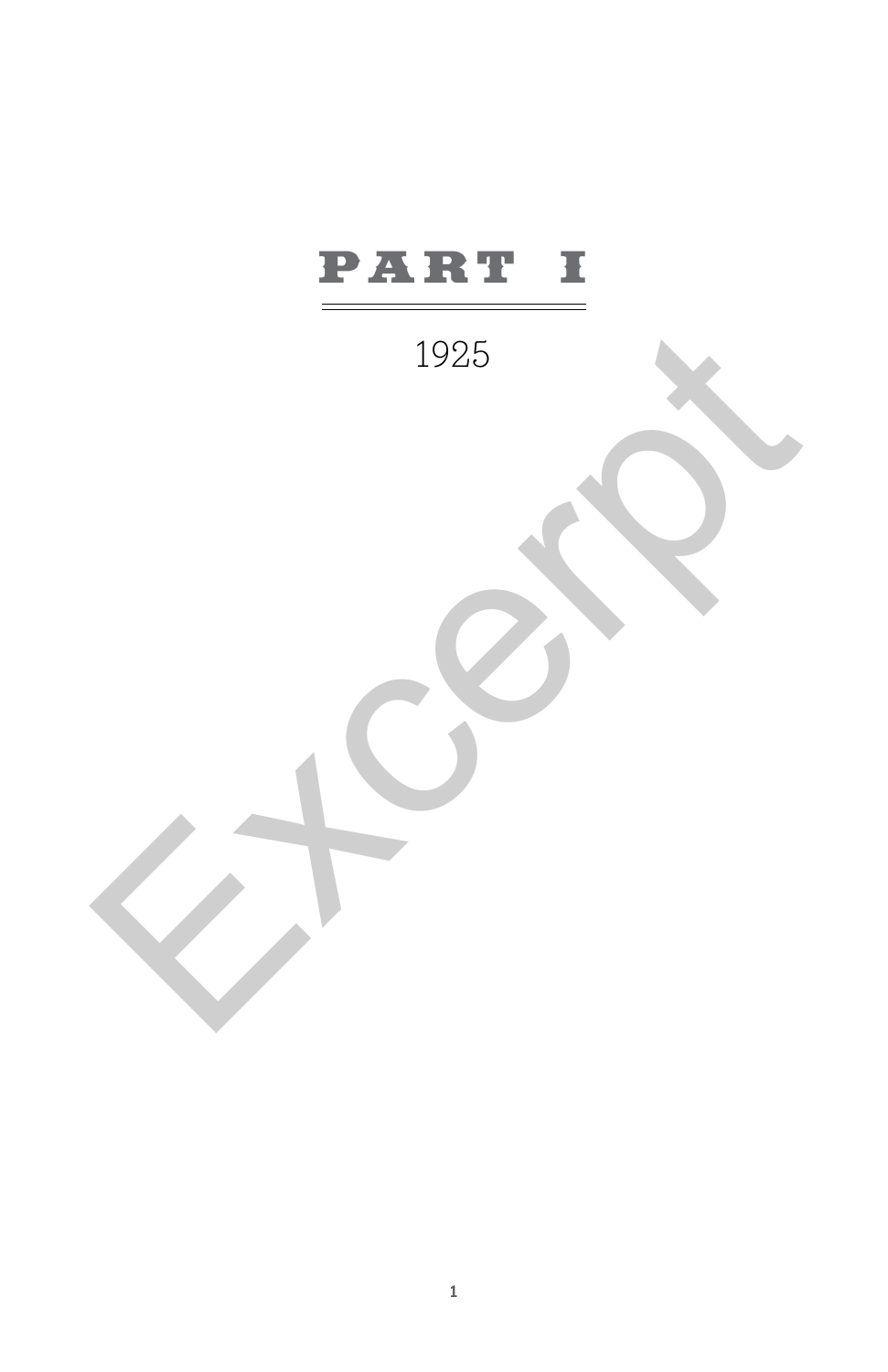# MANUEL.

March – July 1925

# La Coruña

THE PAMPA WAS STILL. The acrid smell of the saltpetre fields filled my lungs while my eyes feasted on the outline of the Andes against the pearly sky. Soon they would be trimmed with sunlight.

I heard its hissing before I saw it — the buzzard chick I had been eyeing for days had finally decided to take a look at the world. It was standing on the jagged edge of the rock that hid its nest, flapping its wings and cranking its neck. My sling was stretched and loaded; all I had to do was aim and shoot. The bird shuddered and dropped. I picked it up and ran. This was my first day of work and I couldn't be late. March – July 1925<br>
La Coruña<br>
La Coruña<br>
La Coruña<br>
THE PAMPA WAS STILL. The acrid smell of the saltpette fields filled<br>
my lungs while my eyes feasted on the outline of the Andes against<br>
the pearly sky. Soon they would

The chick was still warm when I got home. Without a word, my mama snatched it from my hands, dumped it in a pot and poured a kettle of boiling water over it. When the water started to cool down, she would take the bird out, pluck it and gut it. My mouth watered at the thought of the stew we'd eat later that day.

The sun was up now, and the chill of the desert night was starting to give way to the heat that would set everything on fire by the time the afternoon came around. My papa walked in the door, a pail of water in each hand. His hair was slicked back.

"Time to go," he said to me, putting down the pails.

He walked up to my mama wanting to kiss her on the cheek, but she turned her head and pushed him away.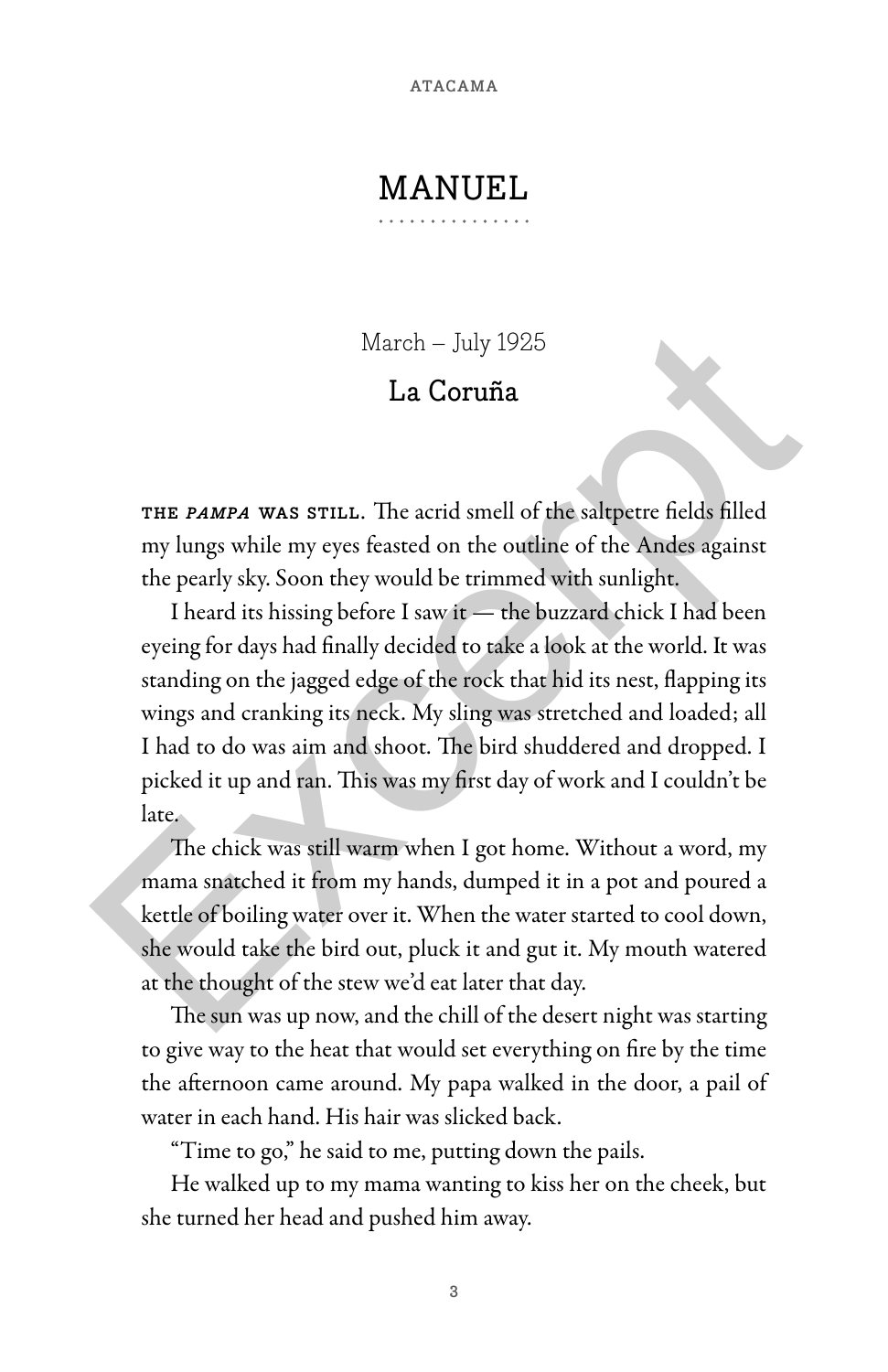I grabbed a piece of bread off the table and followed him.

"I bet you'll be smiling and asking for kisses when the boy brings home his first pouch of tokens," my papa said as he walked out the door.

"No, I won't. I'll be smiling and asking for kisses when he's back in the classroom, where he belongs," she yelled back.

Halfway down the lane I could still hear her banging pots and pans.

My mama had high hopes for me. She had taught me how to read and write way before I started school and wanted me to go to high school in Iquique.

"You can stay with Aunt Asunta," she'd say, her hands busy at the stove, a smile on her face and her eyes dreamingly contemplating her younger days, which seemed to reside on the other side of the window.

Aunt Asunta was my mama's best friend, who she called an "organizer and agitator." Because of her, my mama had got involved in politics and had turned into an organizer and agitator herself.

"Asunta showed me how to use my noodle," my mama would say, pointing to her head. "First as my teacher at school and then as a comrade; she made me see that the Catholic Church is in cahoots with the capitalists — the priests and the nuns are in charge of doing the brainwashing, of making sure that people stay ignorant and dumb, especially the women. 'It's God's will,' they'll tell you, a fake smile on their face. God's will, my ass! It's *their* will to keep us all praying and hoping to go to heaven instead of fighting for a decent life right here on earth," she'd add, raising her voice and punctuating every word with a knock on the table. Halfway down the lane I could still hear her banging pots and<br>pans.<br>My mama had high hopes for me. She had taught me how to read<br>and write way before I started school and wanted me to go to high<br>school in Iquique.<br>"You can

That's how in 1912 she had set foot in La Coruña — to organize the women and form a new chapter of the National Women's Council. My papa, three years her junior and a good four inches shorter than her, was smitten by her smarts, haughtiness and boisterous laughter. In that order. It took him five days to muster the courage to ask her to marry him.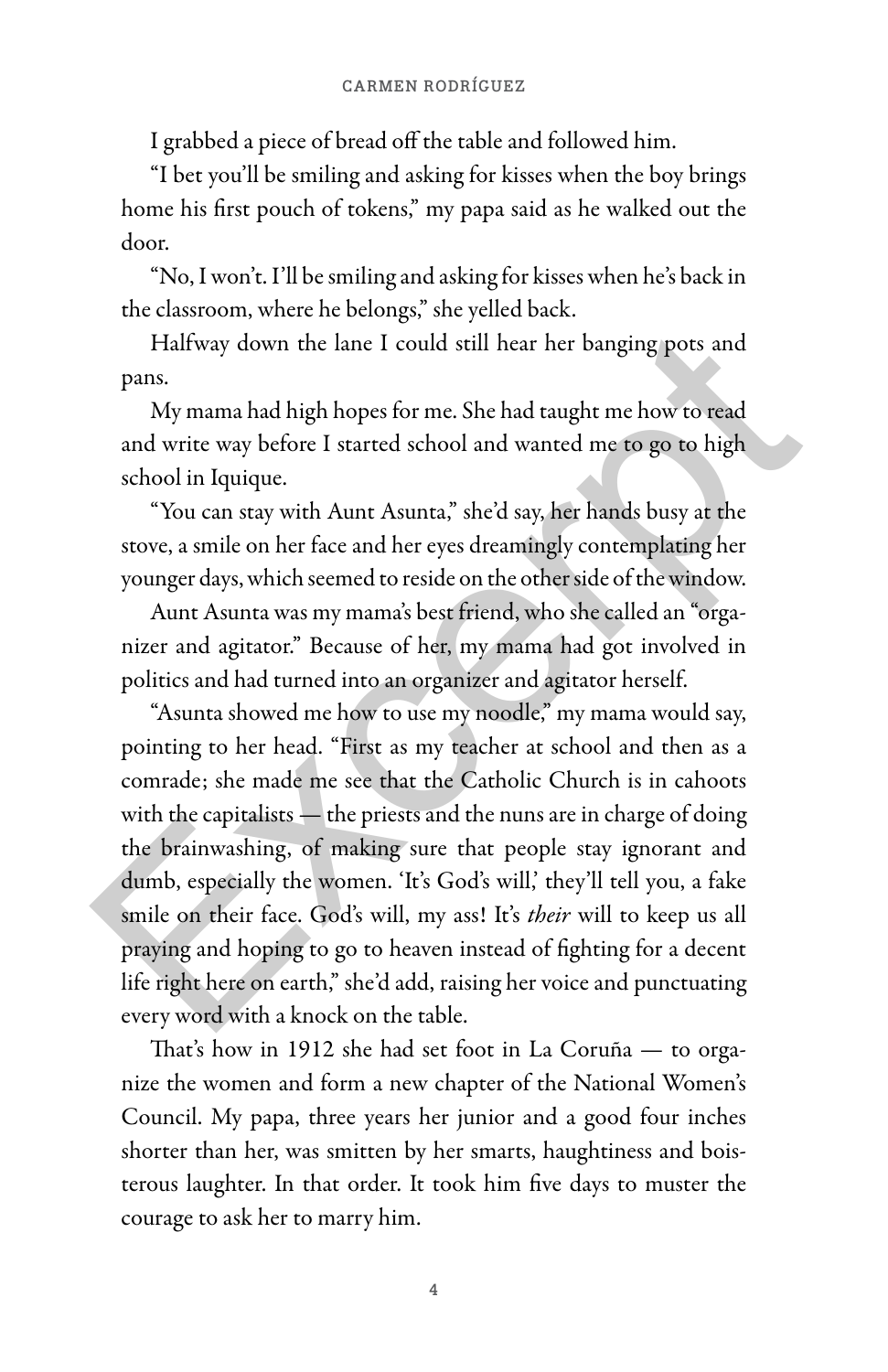By the age of six I knew the story by heart, but once in a while felt the urge to hear it again and my mama was quick to comply; the ending was always the same.

"What about you, Mama? Did you fall in love with Papa too?" I'd ask.

"At the beginning I wasn't sure," she'd respond. "I loved my freedom and to tell you the truth, I didn't like men."

"What do you mean you didn't like men!" I'd shoot back.

"Well, most of the men I knew in Iquique were either sleazy or violent, and often both, like my dad. He'd stay out till the wee hours, come home drunk and proceed to yank us all out of bed and beat us up. That is until I grew to be stronger than him and sent him flying across the room one night. That was the end of his shenanigans. And in the street? Men would say gross things to us girls and even grope us. But as much as they tried, they couldn't get *me* — I would punch them and kick them until I ran out of steam. It helped that I was taller and stronger than most of them," she'd chuckle. dom and to tell you the truth, I didn't like men."<br>
"What do you mean you didn't like men." I'd shoot back.<br>
"Well, most of the men I knew in Iquique were either sleazy or<br>
violent, and often both, like my dad. He'd stay o

"But what about Papa? He isn't sleazy or violent!" I'd counter.

"No, you're right. He's not. That's why as much as I tried not to, I did fall in love with him. Because he's gentle and strong at the same time, like you," she'd answer, ruffling my hair. "Besides, he didn't mind that I was tall and plump and that I looked like a skunk," she'd chuckle again, referring to the naturally white tuft that split her black mane in two, right at the centre of her head.

My papa *was* gentle and strong. He was also smart. While I liked the idea of going to high school in Iquique, what I really wanted was to follow in his footsteps. He had worked in the saltpetre mines since he was a kid and had climbed the ladder to the best job of all: blaster. Blasters concocted the formulas for the explosives, assembled their own fuses and knew how to set everything up so that they could blast the exact patch of *pampa* they had picked out, no more, no less. They *had* to be smart. Also, they had to know how to handle their power.

At twelve years old, when I finished primary school, my papa gave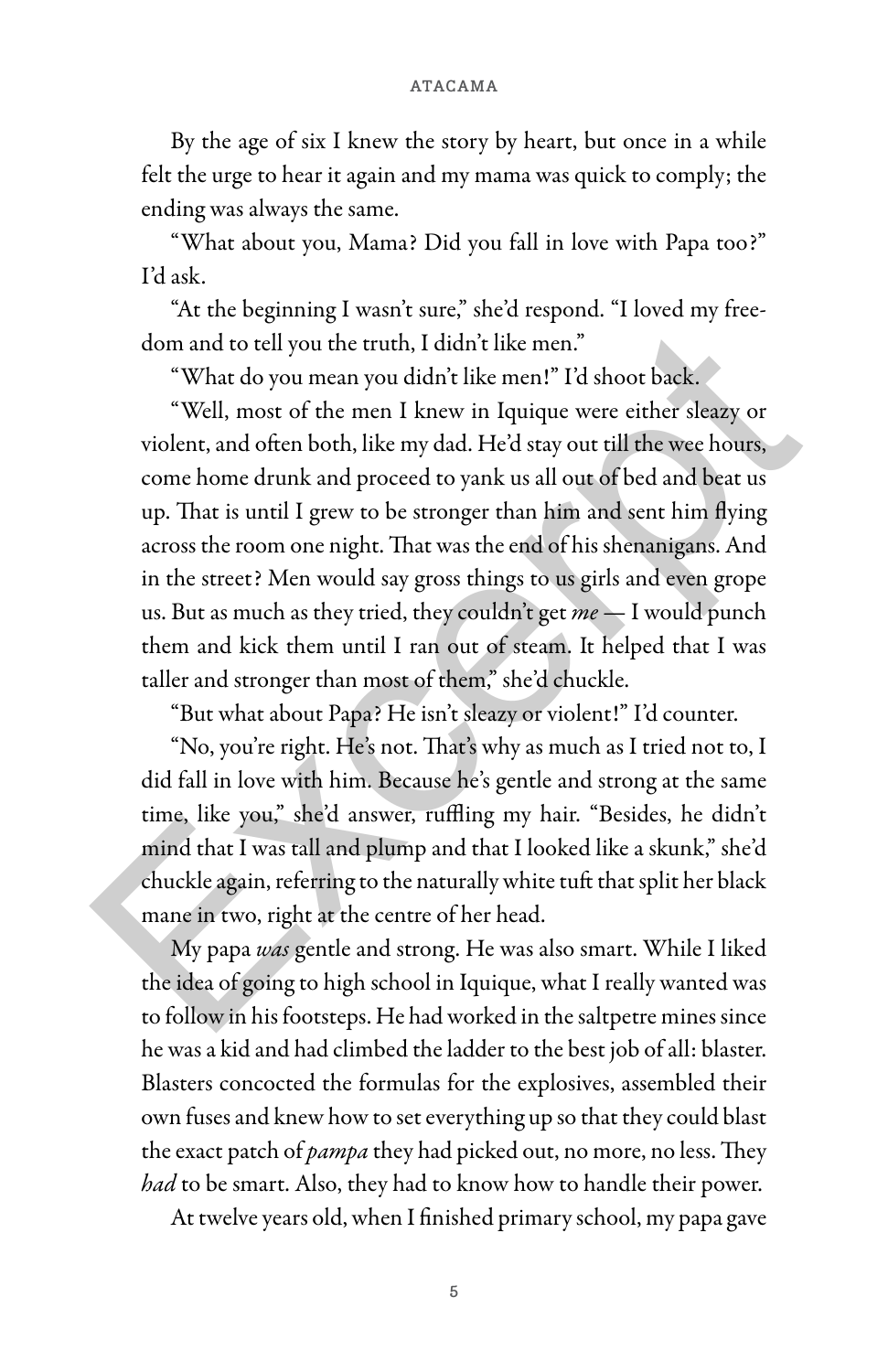me a choice: go to high school in Iquique or stay in La Coruña and start working at the mine. To my mama's dismay, I chose to stay.

But that first day of work, I wasn't so sure about my decision anymore. The clashing and pounding of the machinery were deafening and the fresh, salty air I had breathed earlier that morning had been replaced by thick clouds of crushed rock and black smoke.

I had been to the mine a few times before and had felt exhilarated by the engrossing din and bustle of the place. Now that same din and that same bustle were getting on my nerves. Mama's descriptions of Iquique went through my mind — sandy beaches under a clear sky and a beautiful, quiet square with large, leafy trees like the ones in my geography books. The pictures in my mind certainly looked a lot prettier than the one I had in front of me. But it was too late for a change of heart. I'd rather die than disappoint my papa.

When he clapped me on the back by way of saying goodbye and pointed the way to the crushers yard, I lingered and watched him join the small group of blasters standing on the field. They all had a ball of juicy coca leaves inside their cheeks and a smoke dangling out of their mouths. Smiling with glee I reminded myself that now that I was a worker, soon enough I would be allowed to have a ball of coca leaves inside my own cheeks and a smoke dangling out of my own mouth. As for joining the blasters, I would have to wait another few years. I had been to the mine a few times before and had felt exhilarated<br>by the engrossing din and bustle of the place. Now that same din and<br>that same bustle were getting on my nerves. Mama's descriptions of<br>Iquique went throu

Like all kids, I had been hired as a crusher cleaner. When I got to the crushers yard, there was a large group of boys messing around while they waited for the boss. A handful of them were my friends; quite a few, my enemies — there were only so many buzzard chicks, vizcachas and iguanas up the *pampa* to hunt and trap but a lot of families to feed. So, territorial lines had to be drawn and defended. Fighting was not my strength — I was small and skinny — but I could outsmart the bullies. I had won over the younger kids by sharing some of my tactics with them, and now, whenever I was attacked, they didn't hesitate to come to my rescue.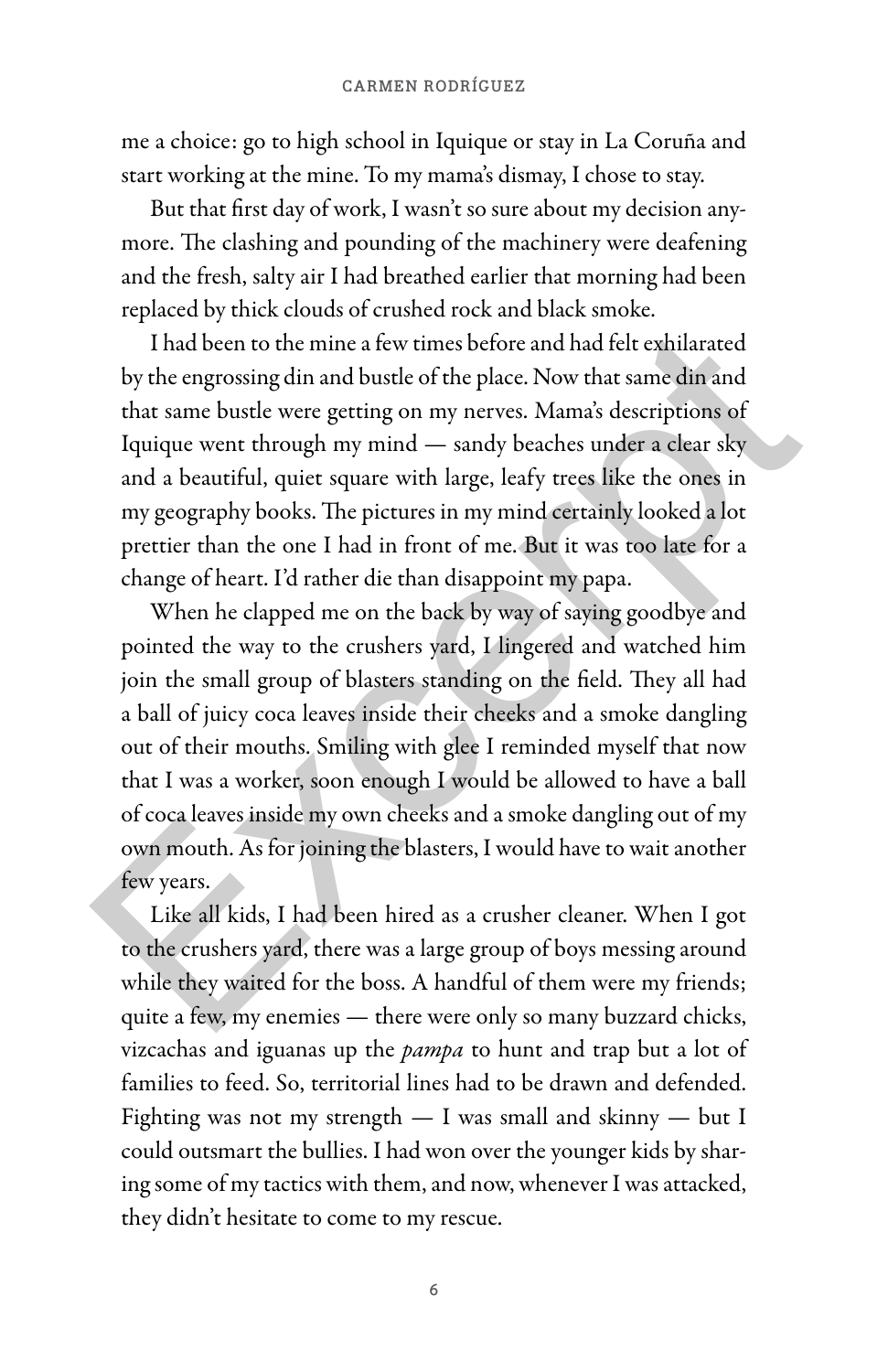My friends and the boss gave me pointers on how to do the job, but the first few times I dove into the crusher all I did was scream and kick around. I couldn't breathe and felt trapped inside the ugly beast — a clunky creature made of steel with the jaws of a crocodile and the tail of a rat, never mind its black and stuffy insides. When the boss finally pulled me out, I was gasping for air and falling over. He set me down on my feet, held me upright with one hand and slapped me on the face with the other until I started breathing again.

I was the laughingstock of my enemies, but not for long. By the second day, I could follow the steps to a T: fill your lungs with air before going in, hold your breath, keep your eyes peeled, use your poker and brush to get rid of the rocks and dust stuck inside the machine, and finally, when you feel yourself going woozy, use an economical one-two scissor-kick to let the boss know that you want out. At the beginning I wasn't able to stay in for long, but by the end of the first week I could hold my breath and keep my eyes open long enough to actually clean the beast's insides. He set me down on my feet, held me upright with one hand and slapped me on the face with the other until I started breaching again.<br>
I was the laughingstock of my enemies, but not for long. By the second day, I could foll

At the end of my first workday my papa took me to a workers' assembly. He was one of the union leaders and La Coruña's rep at FOCH, the Workers' Federation of Chile.

That evening we walked up the *pampa* and into the sand dunes, where we wouldn't be seen from town. I could hardly contain my excitement. I had been to political gatherings before — my mama had taken us kids to her meetings at the Women's Centre many times — but this was different. Now I was a worker myself and was joining the miners to discuss strike action.

Hundreds of men and boys were already there when we got to the dunes. I caught sight of a couple of my friends and a few of my enemies in the crowd. I couldn't help but see them as such, even though on our way my papa had explained that in the union there weren't any friends or enemies - just fellow workers striving for a single goal: justice.

By the time my papa made his way up a hillock and began to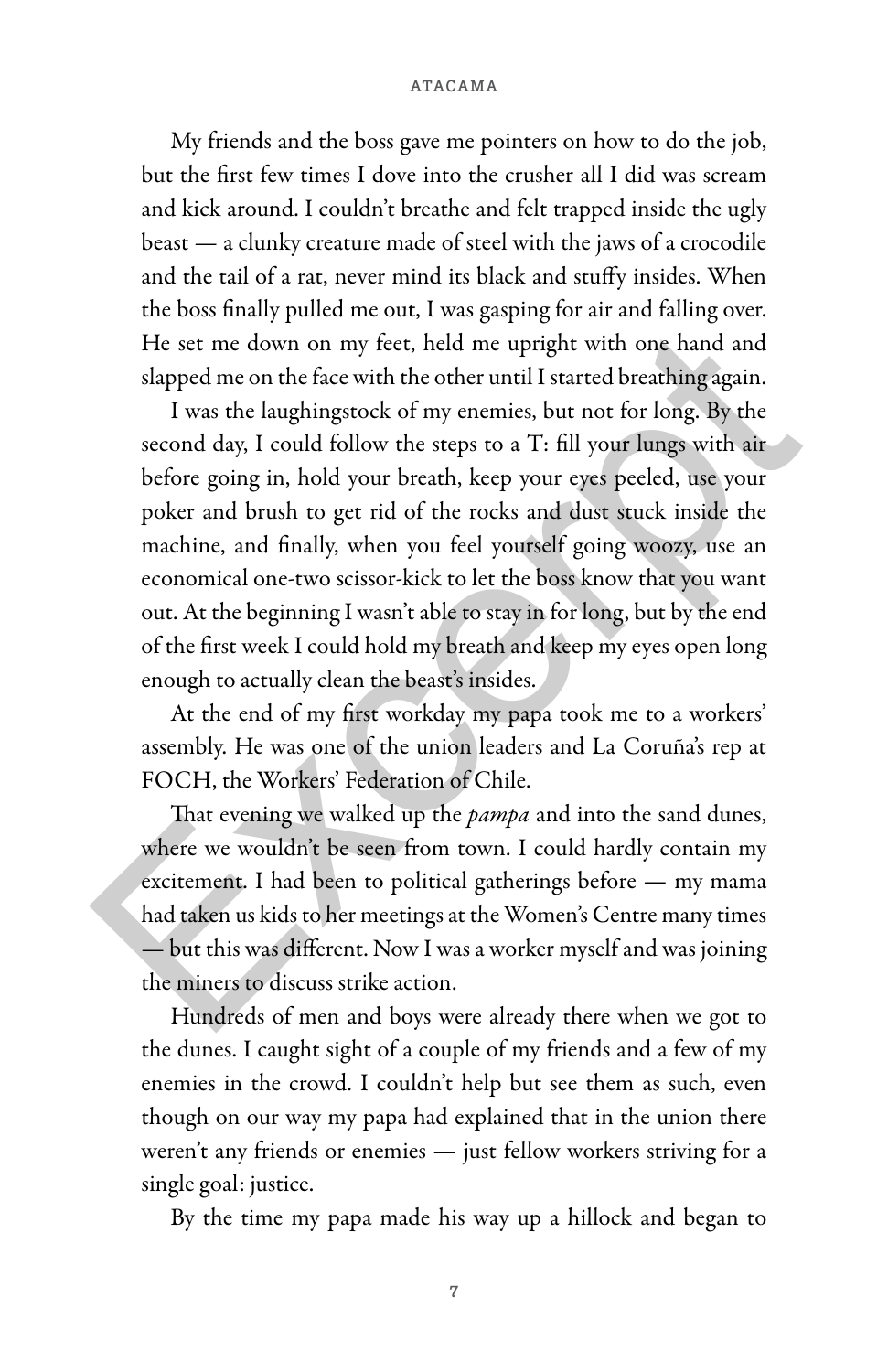address the crowd, the sun was nothing but an orange smudge on the horizon. A quarter moon had just started to rise from behind the mountains and dozens of torches pierced the growing darkness. My papa's outline against the twilight sky was barely visible, but his voice boomed with fortitude and truth.

"Comrades! Fellow workers have been walking out of the job all over the *pampa* to protest our living and working conditions. They have said 'Enough' and *we* say 'Enough.' Enough is enough! We can't go on living in shacks that turn into ovens by day and iceboxes by night, working twelve to fourteen hours a day, getting ill and dying from all the dust and smoke we breathe in and watching comrades suffer horrible deaths by falling into uncovered smelters! And to top it all off, our meagre wages are paid in tokens that can be used only at the company store! over the *pampa* to protest our living and working conditions. They<br>have said 'Enough' and we say 'Enough.' Enough is enough! We can't<br>go on living in shacks that turn into ovens by day and iceboxes by<br>night, working twel

"The time is ripe for a general strike, comrades!

"When we all join the strike, when we bring the Atacama region to its knees, they'll have to listen to us, comrades! Without us, they're nothing. Nothing! We make their profits, we pay for their luxuries, and we are the wheels that make their capitalist world turn.

"They exploit us, they abuse us, and they kill us. They treat us and our families like beasts. But we're not beasts, comrades. We are human beings. We are workers. We are smart workers. We know better. We are the pro-le-tar-iat. We know that life doesn't have to be like this. Let's not forget the Russian Revolution and the Soviet Union, where the state is in the hands of the proletariat and their allies. Let's also remember the Winnipeg General Strike, the Battle of Blair Mountain, the Guayaquil General Strike and all those *organized* workers who stood up to the bosses before us and are still struggling for justice all around the world. Let's follow in their footsteps.

"Today, we're asking for better working and living conditions *and* for the Chilean state to nationalize the mines. We don't want any more Norths, Gildemeisters, Nietos and Graces owning our places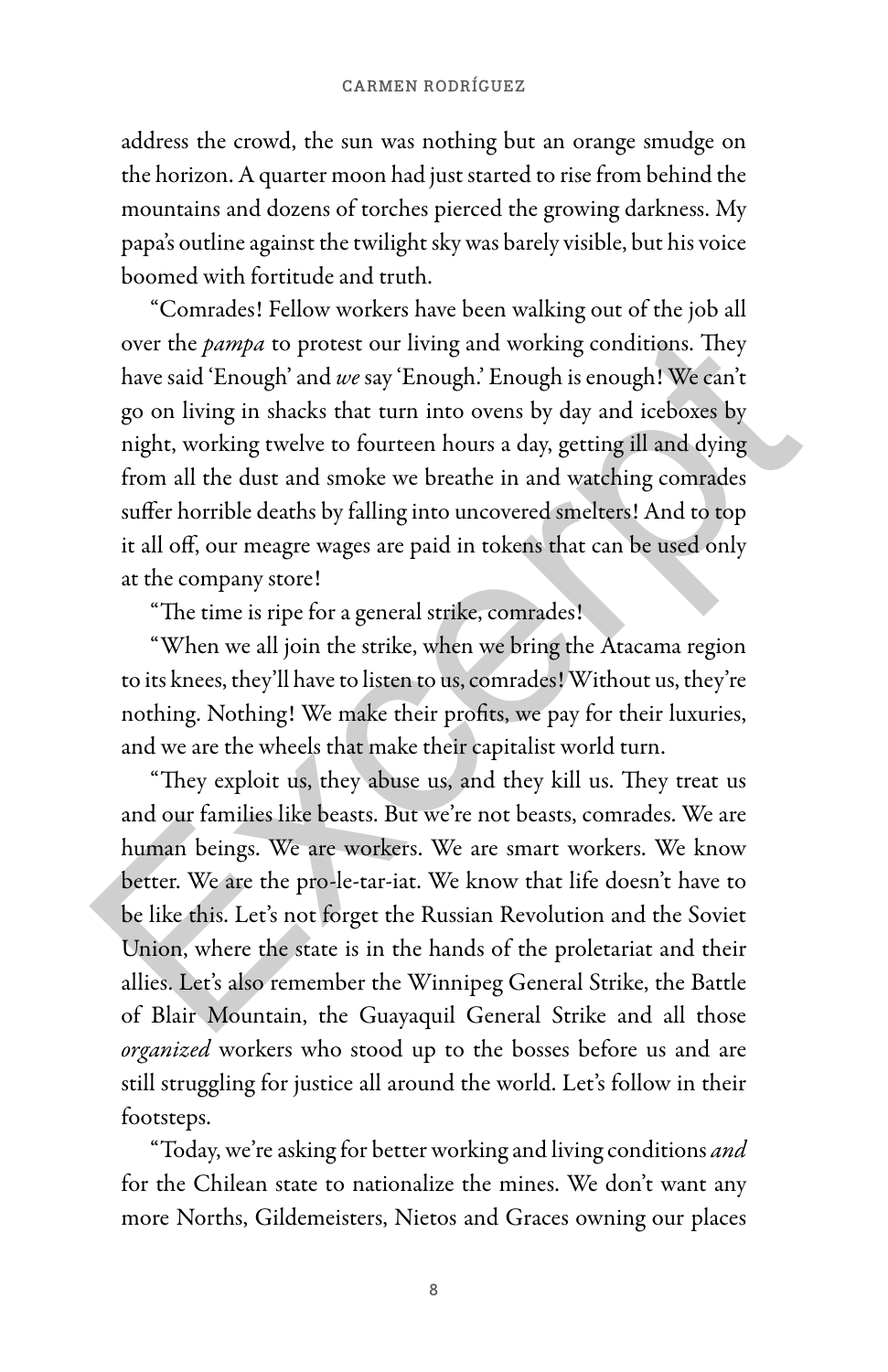of work. They don't give a damn about us, comrades! All they care about is their profits — profits that we Chileans make for them and that they're quick to take back to their countries — to England, to Germany, to Spain. And what about the Chilean state? Instead of making sure that these foreigners treat us like human beings, the state condones and supports their actions! This must stop. Saltpetre is Chilean and it must benefit Chileans, not foreigners!

"Comrades, we have to prepare for the long haul. This is only the beginning of our struggle because once we fulfill these demands, we must go on; we cannot rest; we will not rest; we will join forces with workers from the north, from the centre and from the south, and will keep on struggling until we realize our most cherished dream: to crush capitalism and establish a workers' socialist state. The future belongs to the working class, comrades!!"

The crowd was on fire and I was on fire. There and then I stopped having second thoughts about staying in La Coruña instead of going to school in Iquique. I was in the right place and had become the person I had always wanted to be — a proud miner and a member of the proletariat. Not only that, now I was also my father's comrade in arms. Under the Atacama night sky, my heart pounding, I joined my fellow workers in an impassioned rendition of the "Internationale," an anthem my mama had taught me as soon as I could string two words together. I looked at my papa, standing on his rock, his left fist up in the air, and promised myself that I would fight under his leadership and alongside my comrades until final victory. is Chilean and it must benefit Chileans, not foreigners!<br>
"Comrades, we have to prepare for the long haul. This is only the<br>
beginning of our struggle because once we fulfill these demands, we<br>
must go on; we cannot rest;

#### $-\frac{2}{3}$

following a few weeks of negotiations, unions representing an array of trades reached an agreement and the whole region went on strike. Miners, railroad workers, cart operators and the longshoremen in the port of Iquique joined in. Everything came to a halt.

It didn't take long for the government to side with the companies. The army was deployed to key points all across the land, and the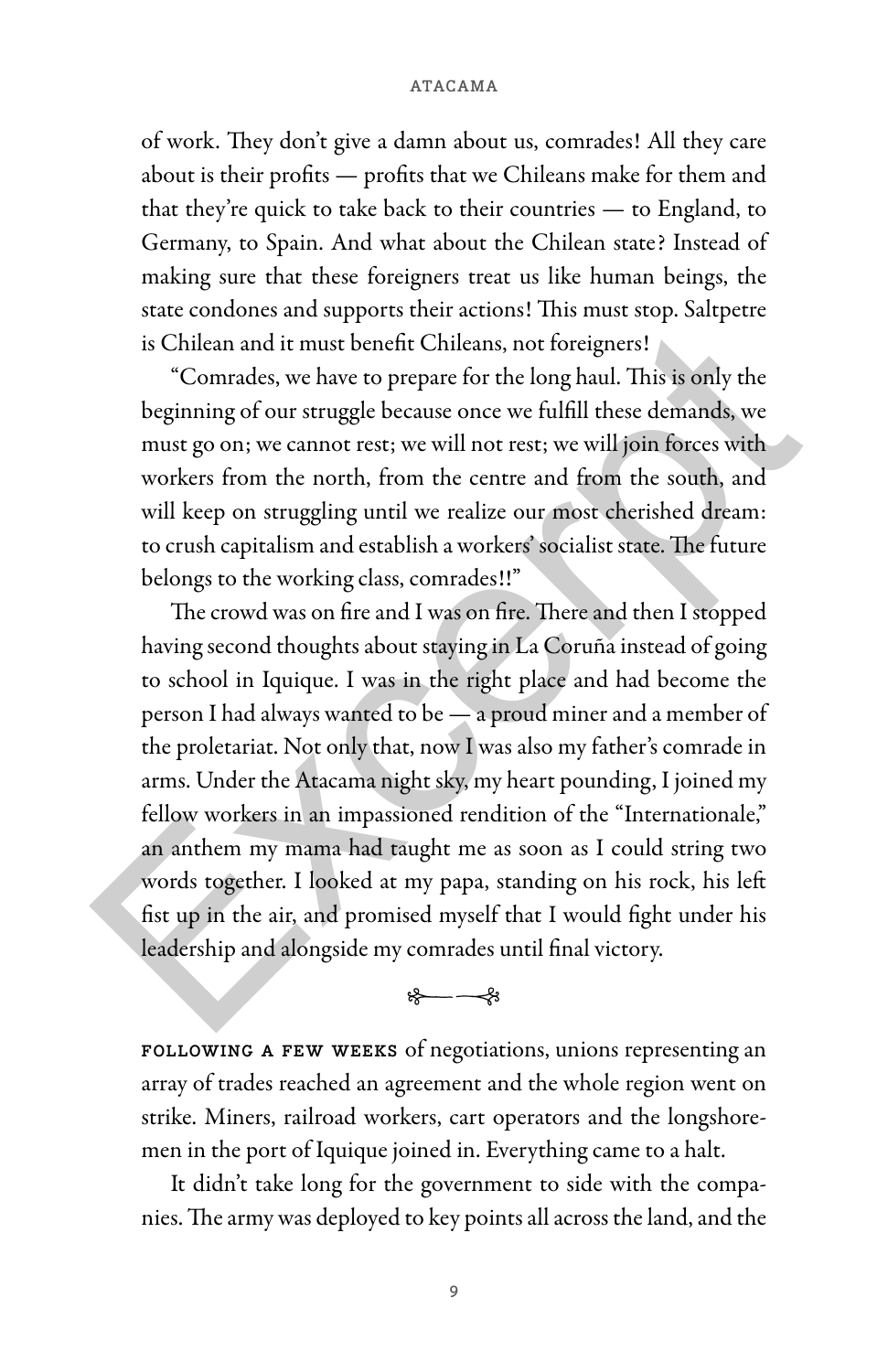minister of defence declared a state of siege and sent five warships with reinforcements to Iquique.

On June 3, our whole camp walked up the *pampa* to Alto San Antonio to attend a meeting called by FOCH. As we were stepping out the door, my mama handed me a black-and-red *chuspa* filled with coca leaves.

"You're a man and a miner now," she said. "Use just a few leaves. It'll be enough to keep you going," she advised.

Since starting work, I had been expecting to get a *chuspa* woven by my mama especially for me, but still I was taken by surprise. I admired the rows of tiny llamas and the playful tassels hanging from the corners before pulling the little bag's shoulder strap over my head.

"It's beautiful! Thank you, mama!" I said, planting a kiss on her cheek.

The walk up the *pampa* under the scorching sun took us more than three hours, but the bitter coca leaves worked their magic and I didn't feel thirsty, hungry or tired at all. My mama carried baby Rufina on her back, bundled up in her *aguayo*, and papa and I took turns giving my brother Moncho and sister Eva piggyback rides whenever they got tired. We also had to help some of the other families and their kids, but in the end we all made it to Alto San Antonio in one piece. "You're a man and a miner now," she said. "Use just a few leaves.<br>
It'll be enough to keep you going," she advised.<br>
Since starting work, I had been expecting to get a *chuspa* woven<br>
by my mama especially for me, but sti

Thousands of people from other camps were already there, waiting to listen to our leaders' reports. There was optimism in the air, but it didn't take long for it to fade away. A delegation had travelled to Santiago and presented our demands to the president himself. The president had listened attentively and made promises. But nearly a month later, nothing had changed.

The crowd became restless. Some wanted to put an end to the strike, but most of us called for more serious actions. "Let's march to Iquique! Let's take our demands to the governor himself !" many of us shouted. "Let's blow the bastards up, set their houses on fire, kill their women and their kids," a few men yelled. My papa and mama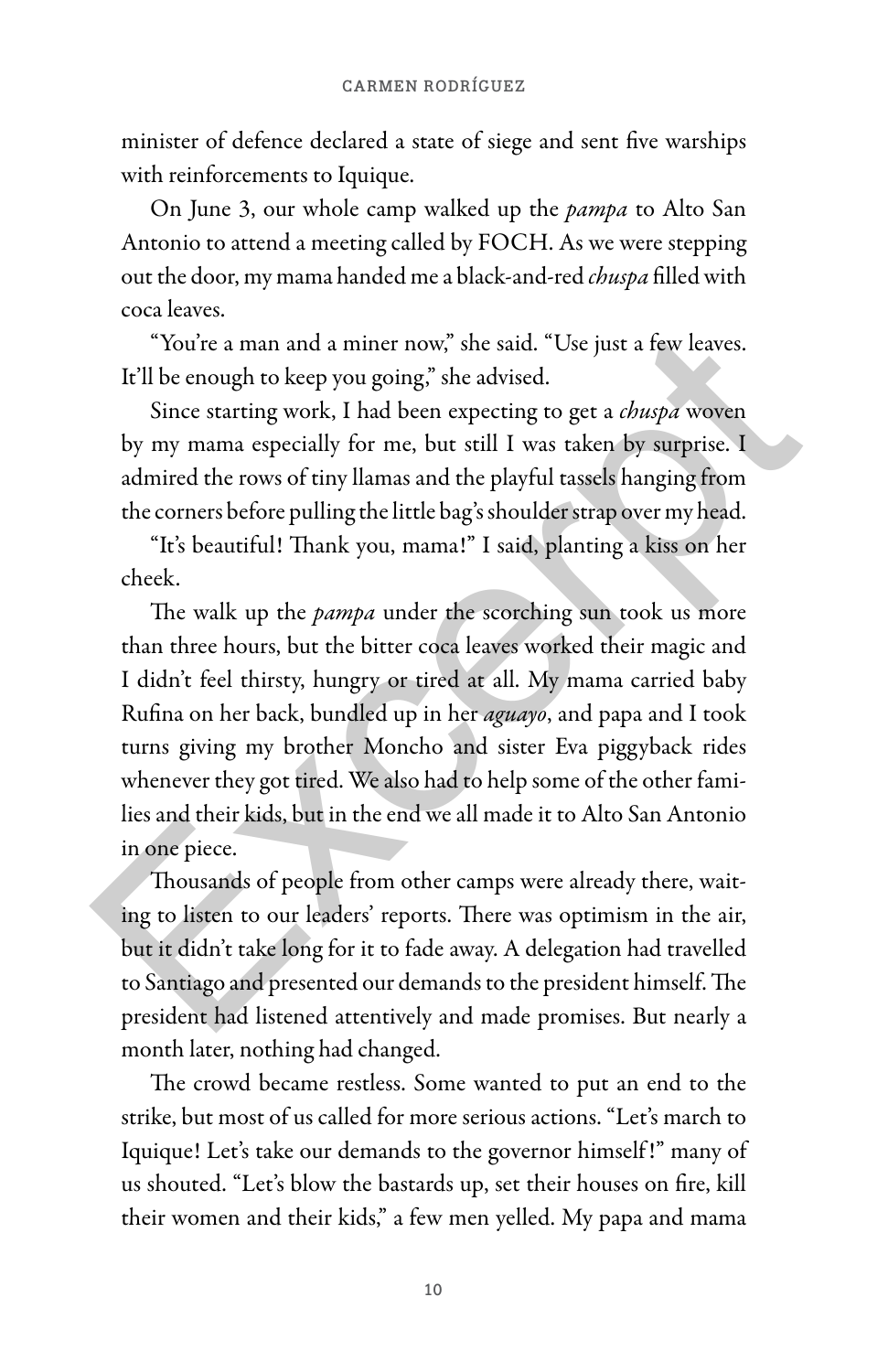had warned us that there would be company-paid agitators inciting violence and causing disturbances. Sure enough, next thing we knew, there was pushing and shoving, shouting and swearing, and in the blink of an eye skirmishes had erupted everywhere.

The mounted police, which until then had remained cool and composed, charged into the crowd. People started to run, tripping over each other, shrieking and crying. My papa and mama were up front, on the speakers' scaffold, and I was down below in charge of my brother and sisters. I held on tight to little Rufina and ordered Eva and Moncho to hang on to my pants. We managed to get away from the chaos and meet up with our mama, who had jumped off the platform, while my papa yelled "Stay calm, comrades, stay calm…" from up top. over each other, shricking and crying. My papa and mama were up<br>front, on the speakers' scaffold, and I was down below in charge of<br>my brother and sisters. I held on tight to little Rufina and ordered<br>Eva and Moncho to han

It turned out that as he yelled into the megaphone, the police were being attacked by a mob. By the time the crowd dispersed, two policemen lay dead on the ground.

That afternoon, we walked back to La Coruña in bitter silence. There was no question about what would happen now: the government would revenge the policemen's deaths by sending in the troops.

We worked that whole night and the next day and night. By the early morning of June 5, everything that could be done had been done: we had occupied the mine; taken over the company store and parceled out provisions to every household; set up explosives in key spots; and dealt out borers, picks, shovels, pitchforks and hand bombs. Everything was in place and everybody knew what to do.

My parents were at the helm of the operations — my papa, as union leader and FOCH's representative at La Coruña; my mama, as president of the Women's Centre and member of the executive committee of the National Women's Council. I was there too, at union headquarters, listening to the urgent discussions on strategies and tactics, and running errands all over town.

One of those discussions had to do with the children. What to do with the children. My papa, supported by most, proposed that a few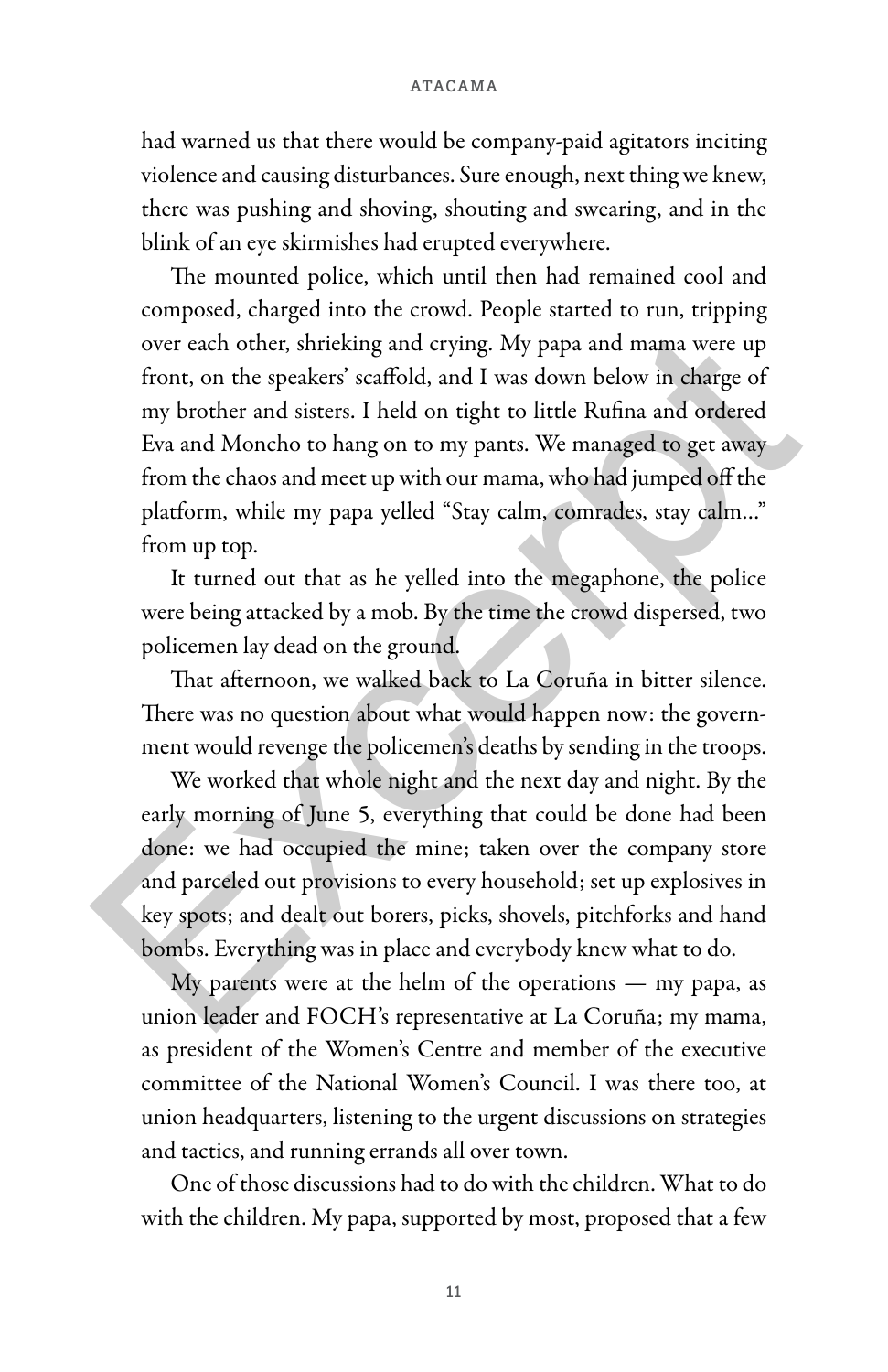women take all the children up to the dunes, well out of the reach of the army. My mama countered that the children must remain in town and act as a shield. After all, the soldiers were working class boys, just like the young men employed at the mine. They would not fire against their own, and particularly not against children, she argued.

"What about the Santa María School massacre??!! They didn't care then; why should they care now??!!" some called out.

But my mama argued that the Santa María slaughter had happened eighteen years earlier and since then, the troops had become much more aware of their own exploitation as working-class boys and of the oppression they were subjected to by the officers.

In the end, it was agreed that it would be up to the parents to determine whether their children remained in town or went to hide in the dunes. My parents decided that Moncho and Eva would stay, but Rufina, the baby, would go up to the dunes with a neighbour.

Then my papa charged me with a very important task: to go out on the open *pampa*, watch the horizon and report back if I saw any signs of the troops coming. As I was walking out of the building, I saw my mama plant a peck on my papa's cheek, which he reciprocated by taking her face in his hands and kissing her on the lips. This was their first display of affection since the morning I'd started working. I ran back in and gave them both a hug. "What about the Santa María School massacre??!! They didn't<br>care then; why should they care now ??!!" some called out.<br>But my mama argued that the Santa María slaughter had hap-<br>pened eighteen years earlier and since then

I hurried to the *tamarugo* forest at the edge of the camp. As far as I could remember I had been coming to this place whenever I wanted to be on my own. It had taken me a while to learn to navigate the thorny branches without ripping my pants or tearing my skin, but now I could climb my favourite tree — a particularly tall *tamarugo* with thick limbs shooting high up into the sky — in the wink of an eye. Sitting on its highest branch I pondered life and surveyed La Coruña and the landscape beyond.

Our collection of shacks on one side of the square was a sorry sight compared to the tidy blocks of cement row houses where the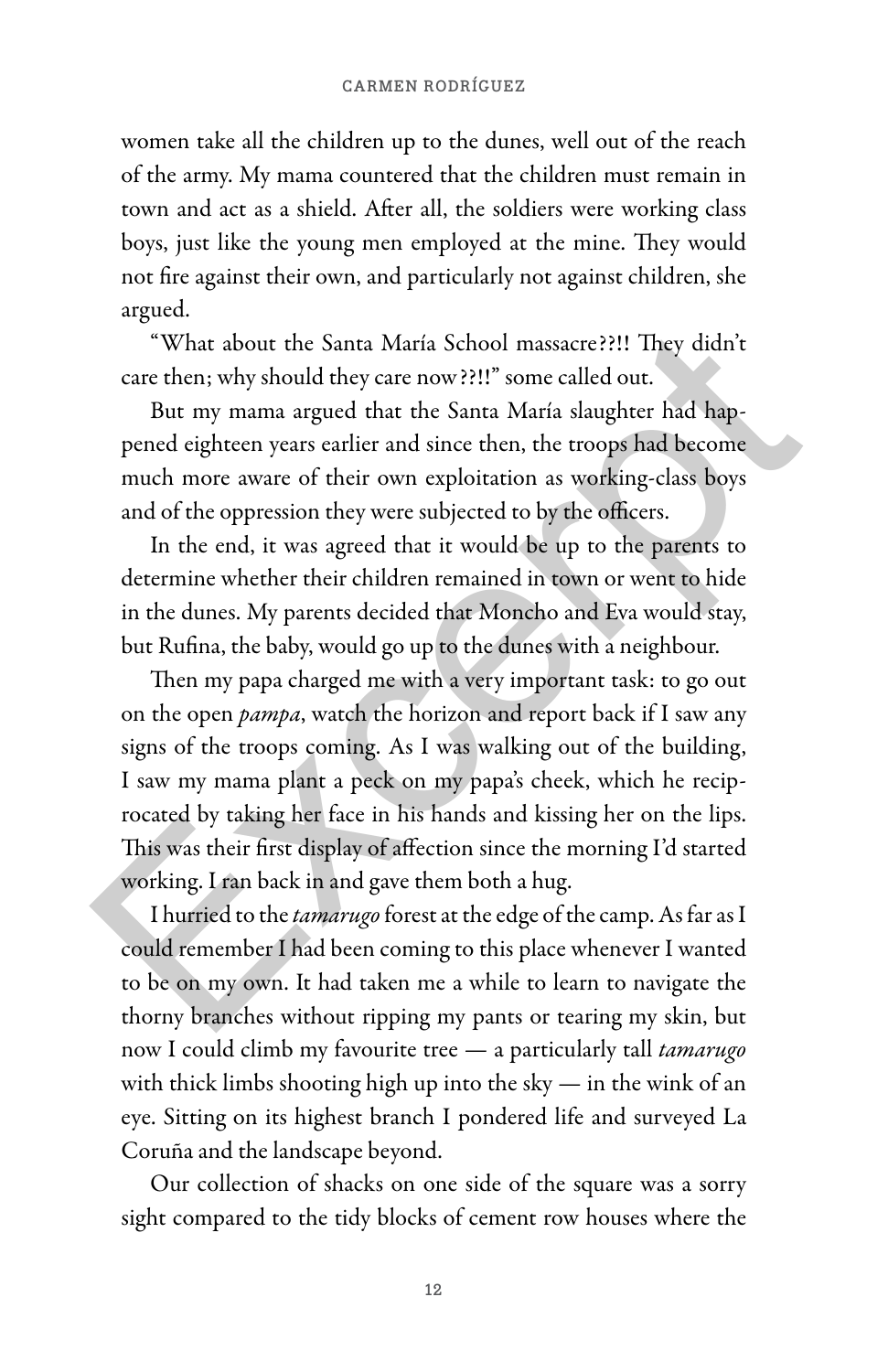white-collar employees lived. But nothing paralleled the sprawling grounds of the bosses' residences on the other side, not to mention their fancy theatre, social club, tennis courts and a riveted-steel swimming pool filled with clear water, which sat further back.

The soccer field, the train station and the mine were behind our camp, and beyond all that, the *caliche* fields covered the *pampa* with an uneven, motley crust. Past the dunes, the Atacama Desert spread out like the rugged skin of an old man's face, all the way up to the foothills of the Andes, where it gave way to the shimmering lagoons that nourished flamingoes, llamas and vicuñas. Finally, my eyes came to rest on the pointy snow-capped volcanoes and jagged peaks of the *cordillera*. uneven, motley crust. Past the dunes, the Atacama Desert spread out like the rugged skin of an old man's face, all the way up to the foothills of the Andes, where it gave way to the shimmering lagoons that nourished flami

I had never walked that far, but one day I would — maybe after we won the revolution, and the mine, the swimming pool, the big houses and the theatre belonged to all of us miners and our families. Before then, there was no time to spare  $-$  we had to keep up the struggle.

As I pondered all of this, I scanned the *pampa* for anything unusual — vizcachas hopping out of their burrows, iguanas and lizards abandoning their sunny posts and scrambling under a rock, birds becoming restless… Those were signs that would signal the approach of the troops.

Soon enough a black-head lizard dashed off a rock and disappeared, while a family of finches began to trill and flew out of another *tamarugo* tree. I trained my eyes on the horizon, and sure enough, a barely discernible cloud of dust traversed the *pampa*. I didn't hesitate. I climbed down the tree and ran.

When I got to the union office I was so out of breath that I could hardly speak, but I did manage to shout "The troops are coming" as I burst through the door.

My papa handed me a burlap sling bag filled with hand bombs and sent me off to the soccer field to join my mama, the rest of the women and the kids. "If they start shooting, hurl the bombs right at them," he said.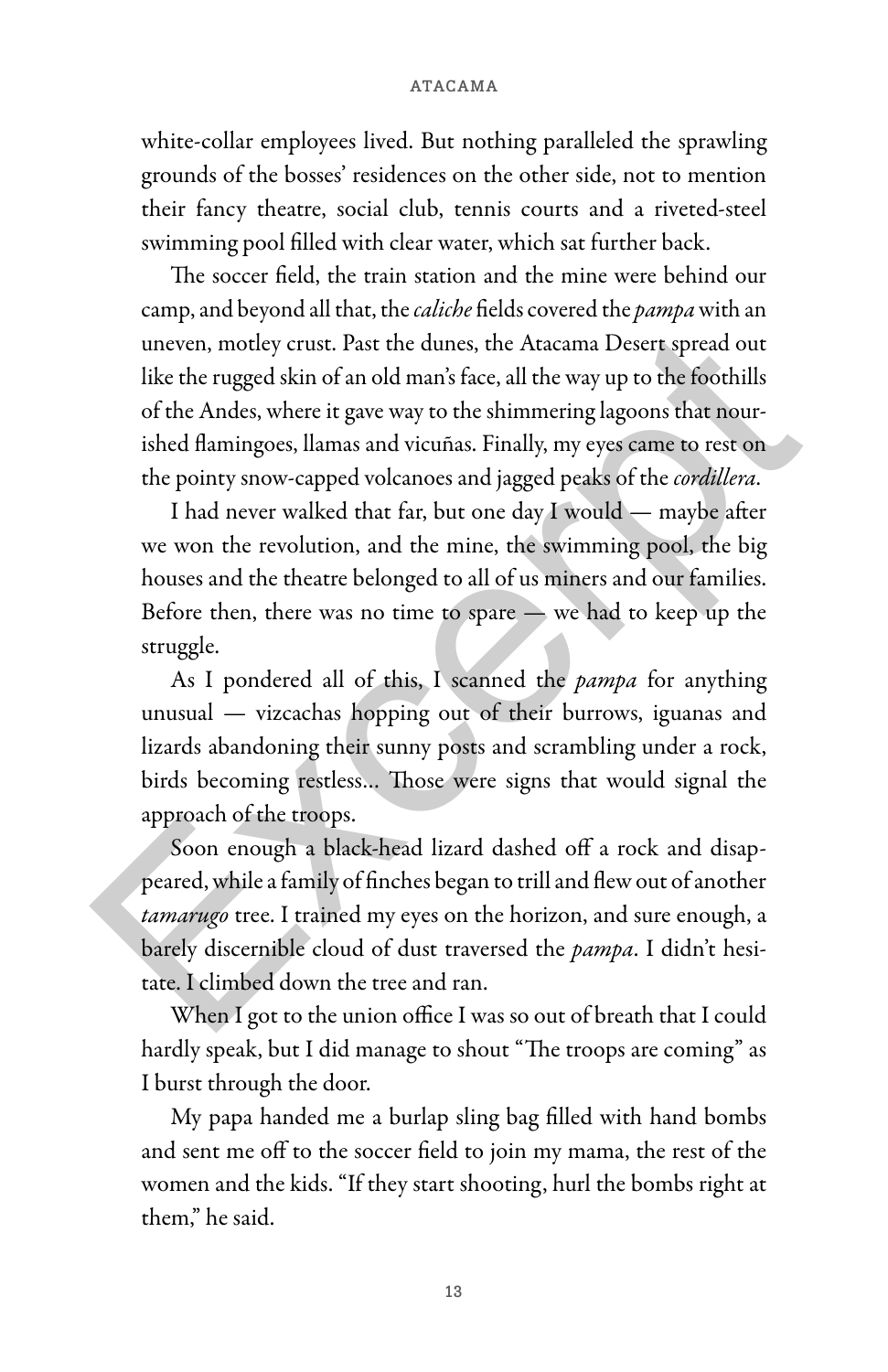The soccer field was crammed. The women had gathered in small groups and the kids were running around laughing and screeching as if this was just another normal day. The crusher cleaners were there too — standing in clusters, kicking the dirt and talking among themselves. I felt the weight of the hand bombs in my bag, pondered the power and responsibility that came with them and approached one of my enemies' groups. They made no attempt at tongue-lashing, just looked at me with slanted eyes.

"We're in this together," I said. "We're fellow workers now, comrades in arms."

I dipped into my bag and handed each one a few hand bombs. Then I repeated my papa's words: "If the troops start shooting, throw the bombs at them with all your strength."

It took me a while to find my mama, but as soon as she saw me she knew that I'd come to tell her that the troops were on their way. She cut through the crowd, grabbed her horn, stood on a soap box and began to shout: "Women, women! Women and children! The troops are on their way. The troops are on their way! We have to get ready. Remember: they have the weapons, but we have the truth! We all know that we cannot keep on living like this. Our men and our boys cannot keep on working like this. Our demands are just. So, be ready to face the soldiers with dignity. We will stand together. We will hold hands. We will hoist our banners and flags up high. We will chant our slogans loudly and with conviction. When the troops see and hear us, they'll understand that what we're asking for is nothing more than a decent life for our families. The same kind of life they want for *their* families. When they realize that we are as human as they are, they will not shoot! But if they do, you know what to do: those of us who chose to use hand bombs will throw them at the troops and the rest will retreat up the *pampa* and into the dunes. Are we ready??!!" of my enemies' groups. They made no attempt at tongue-lashing, just<br>looked at me with slanted eyes.<br>"We're in this together," I said. "We're fellow workers now, com-<br>rades in arms."<br>I dipped into my bag and handed each one

A resounding "Yes!!" erupted from the soccer field.

Soon after, we heard the first claps of the horses' hooves on the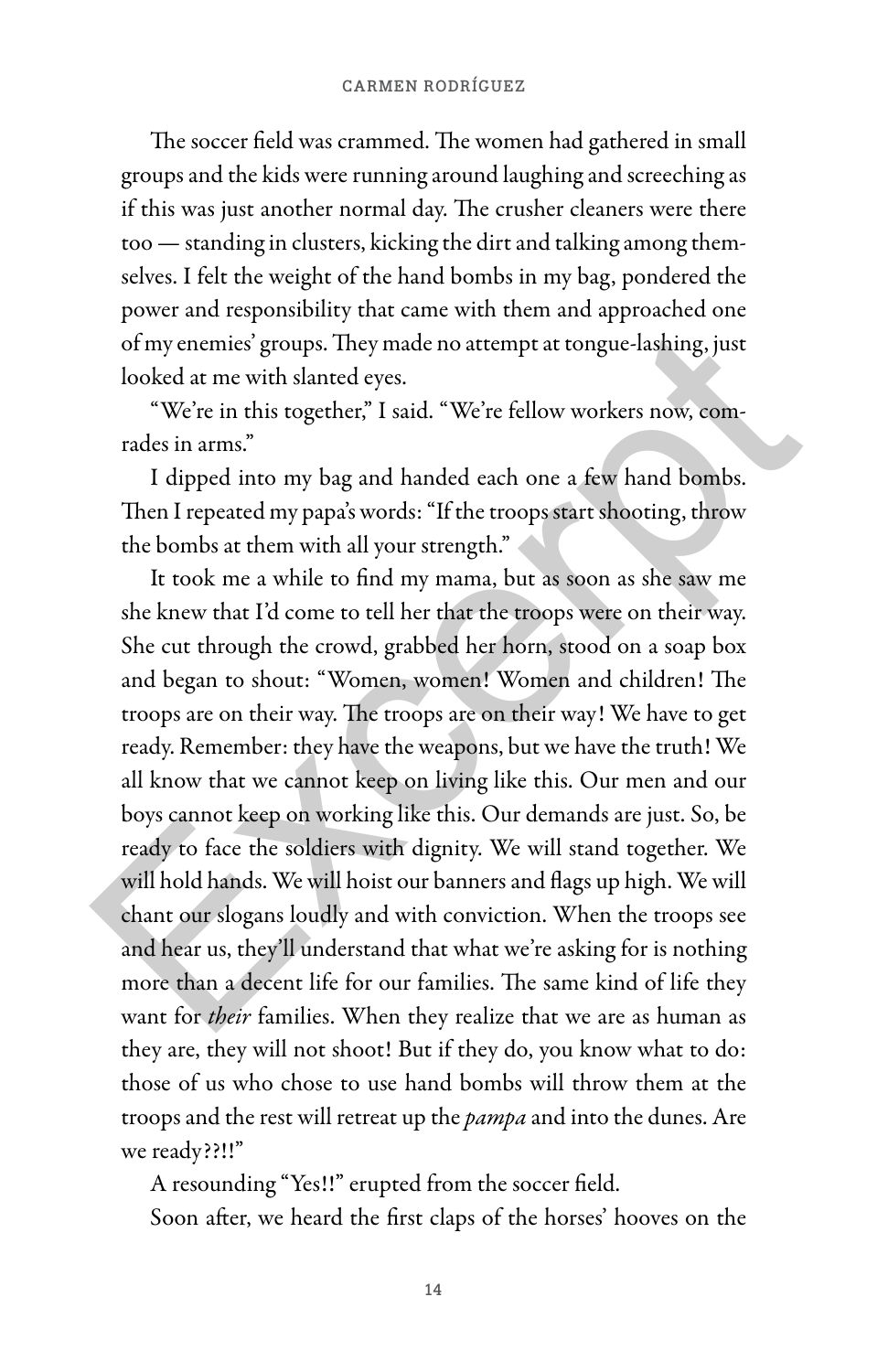saltpetre fields. The banners and the flags went up and we all reached for our neighbours' hands. My mama began to chant: "We want justice, we want justice."

It didn't take long for everybody to join in.

That first slogan was followed by many others: "No more tokens." "Decent housing for all." "Workers to power." "No more oppression." "Saltpetre is Chilean."

The tapping of the horses became louder and louder, and now we could also hear the wheels of the military carts crunching the *caliche* as they got closer to the mine and the camp. Then we saw them: hundreds of them coming towards us, on horseback and on foot.

"We are your mothers." "We are your children." "You are workers, we are workers." "We are your brothers, we are your sisters," we shouted.

I hardly had any voice left when the explosions began at the mine site, and as if on cue, the soldiers started shooting.

"Don't shoot! We're your mothers, we're your sisters, we're your children," I heard my mama and other women shout. But by then, I had already reached into my bag and begun hurling the hand bombs until there weren't any left.

They kept on shooting.

Bodies were falling all around me. I was petrified. In the midst of the inferno I heard Eva gasp. I reached out for her hand, but she wasn't there. She was on the ground, flat on her back, her eyes wide open and blood spurting out of a hole in her chest. I covered the hole with my hands, sat on it, got up, tore off a piece of my shirt, pressed the cloth against the wound. But the blood kept gushing out. "Saltpetre is Chilean."<br>
The tapping of the horses became louder and louder, and now we<br>
could also hear the wheels of the military carts crunching the *caliche*<br>
as they got closer to the mine and the camp. Then we saw th

Then I heard my mama shout: "Manuel! Eva! Moncho! Run! Let's run!"

"Eva," I muttered, pointing at my sister.

My mom stopped in her tracks and fell on her knees. She looked at Eva, looked at me and then began to scream and shake Eva with both her hands.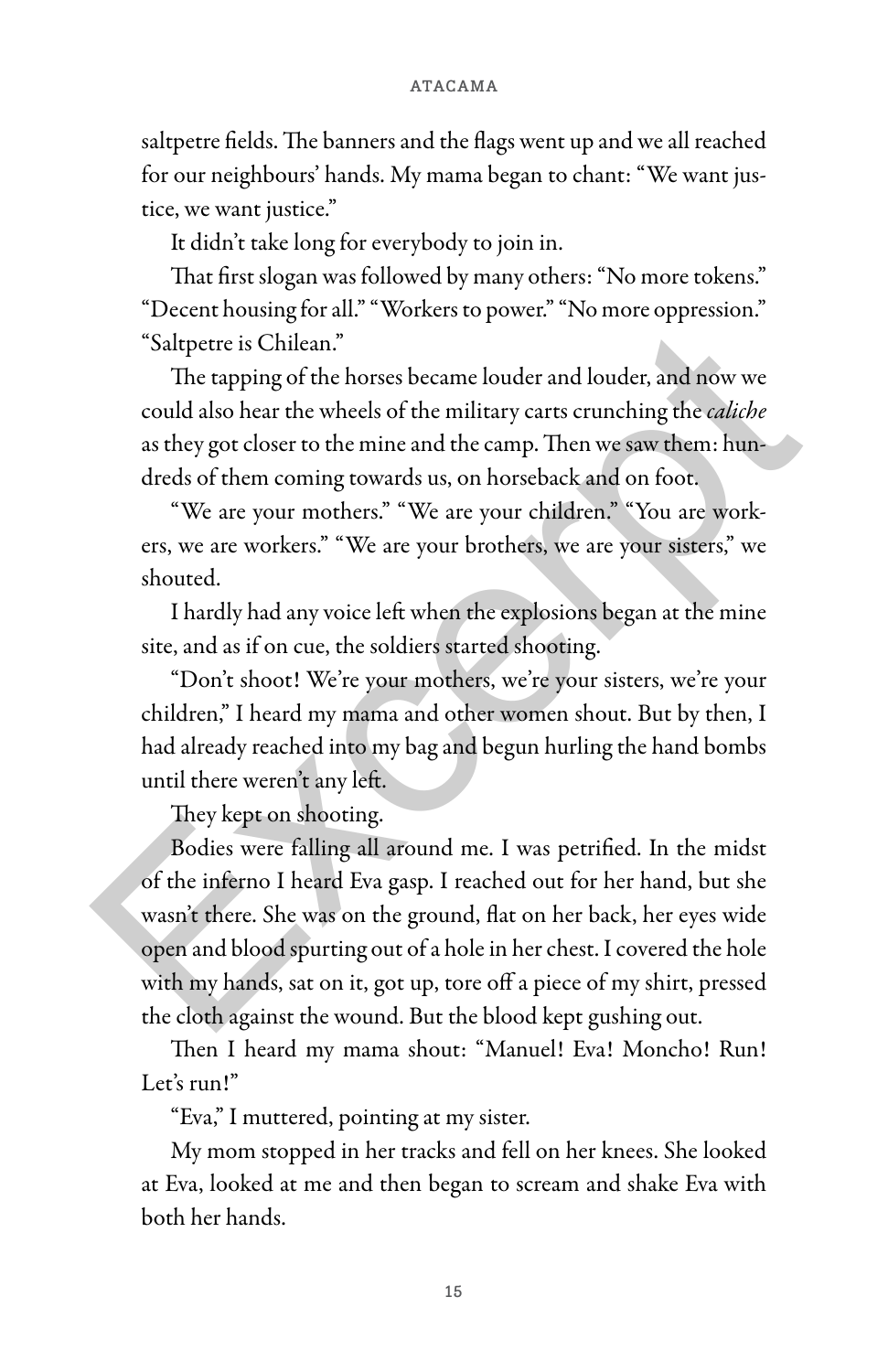"Mama, she's dead! Let's run!!" I shouted.

She picked Eva up, I grabbed Moncho's hand, and we ran. Ran like crazy, urging the other women and kids to run too, while the bullets kept whistling past our ears.

After what felt like an eternity, we made it to a rock ridge that sat at the back of the soccer field. We scrambled up to the top and over to the other side, tripping, falling, crawling on our hands and knees, any which way we could. Then, right in front of us something fell out of the sky and exploded. I felt myself go up in the air and hit the rocks with a thump. I don't know how long I was lying there, but when I opened my eyes, it was already dusk and everything was quiet.

I sat up. There were bodies everywhere. Some were squirming, others weren't moving at all. A few women were walking around, calling their children's names. Kids were crying. I got up. My whole body hurt, but I wasn't bleeding anywhere. I called Moncho's name. A little voice came back from between the rocks. I found him in a ball, all shaken up, but unhurt. I picked him up and carried him around as I looked for my mama. over to the other side, tripping, falling, crawling on our hands and<br>knees, any which way we could. Then, right in front of us something<br>fell out of the sky and exploded. I felt myself go up in the air and hit<br>the rocks wi

When we found her, the first stars were starting to twinkle in the sky. She was sitting on a rock, her legs splayed out. She was holding Eva in her arms, against her chest, as if she were a baby.

I sat beside her, put Moncho on my lap, and we stayed there, in a daze, listening to the kids and women cry and call out. When the full moon — plump and shiny, as if nothing had ever happened came up from behind the mountains, my mom laid Eva down on the ground, got up and began to speak.

"What did I do? What did I do? I sent my own child to her death. I sent all these children and all these women to their deaths. What led me to believe they wouldn't shoot? What? How could they, the bastards! And to make sure that they'd finish us off, they sent the artillery in. The cannons. The deadly cannons!"

A few women started to yell at my mama, blaming her for the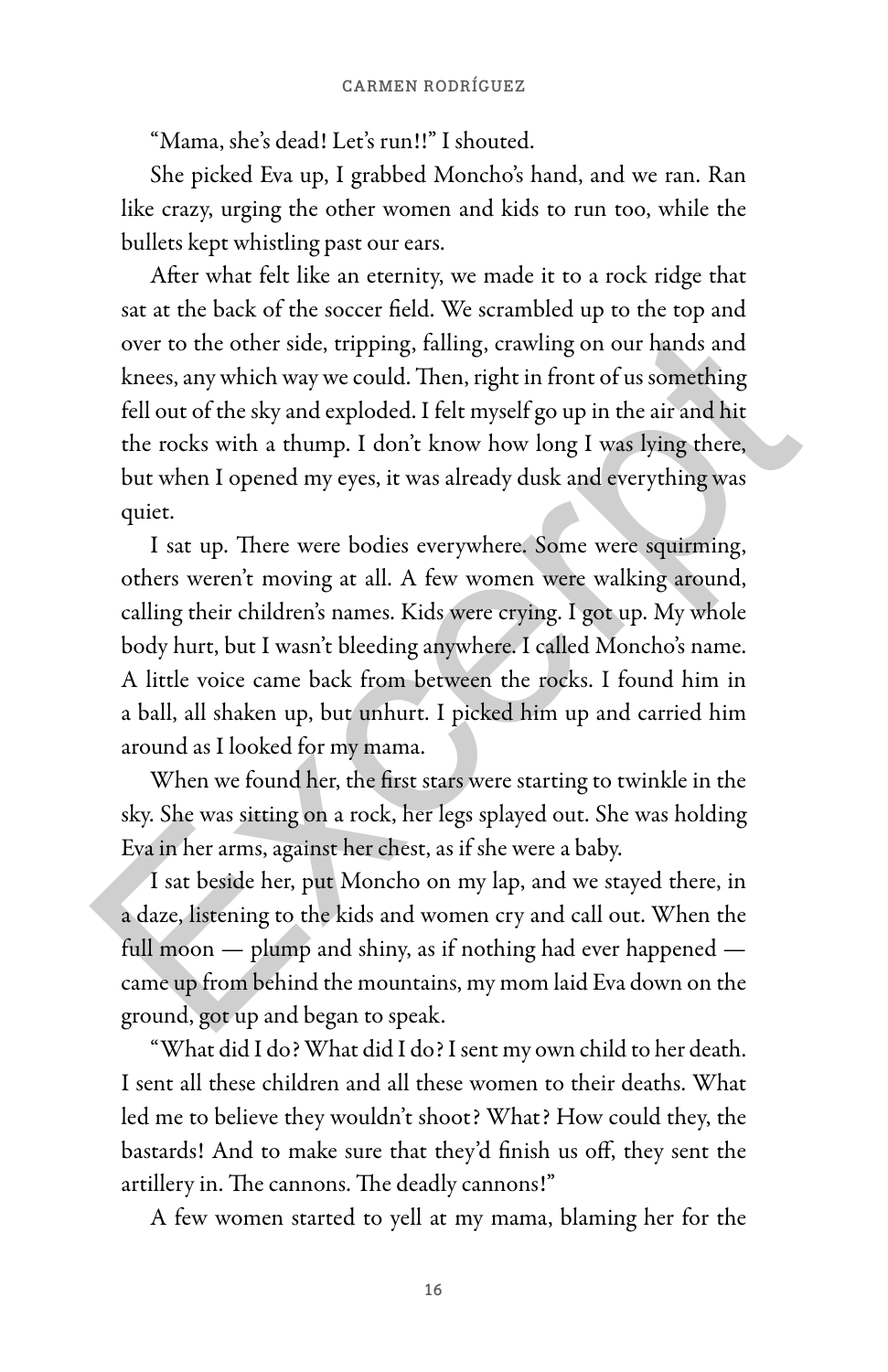massacre. A couple of them even tried to punch her and kick her. But I punched and kicked back with all my might, and a few other women also came to her defence.

"Flora didn't kill your children. The army did!" Señora Carmela, one of my mom's friends from the Women's Centre shouted. "Don't blame her! Blame the capitalist state!"

My mama dropped to the ground. Her teeth were chattering.

Señora Carmela took over then and ordered me to run to the mine site and come back with a report on the situation there.

Half the camp was flattened. The union office was in ruins. My papa should've been there because this was the centre of operations, but now there was no office. Had he been killed? Was his body trapped underneath the rubble? I turned a few pieces of debris over and looked underneath but found nothing. My mama dropped to the ground. Her teeth were chattering.<br>
Señora Carmela took over then and ordered me to run to the<br>
mine site and come back with a report on the situation there.<br>
Half the camp was flattened. The union o

Then I saw a few people heading towards the soccer field. They looked like phantoms in the silvery moonlight.

"Papa!" I called. "Papa, is that you?"

The phantoms stopped and turned, but only one opened his arms. I ran like crazy, tripping and jumping over the rubble.

"You're alive, you're alive!" I shouted when I finally felt his arms close around me.

"And you're alive too!" he responded, squeezing me tight.

Then he asked: "Your mama, Eva, Moncho?"

I told him that the bastards had killed Eva.

He didn't react. He just stood there. Then he asked: "Are they still on the soccer field?"

"No. We found cover behind the rock ridge at the back of the field," I responded.

"Go tell your mama that I'll be there soon. In the meantime, she has to round everybody up. We'll take care of the wounded, bury our dead and then we'll leave for the mountains. Well, *we* won't leave. You guys will leave," he said, starting to walk again. Then I noticed he had a limp.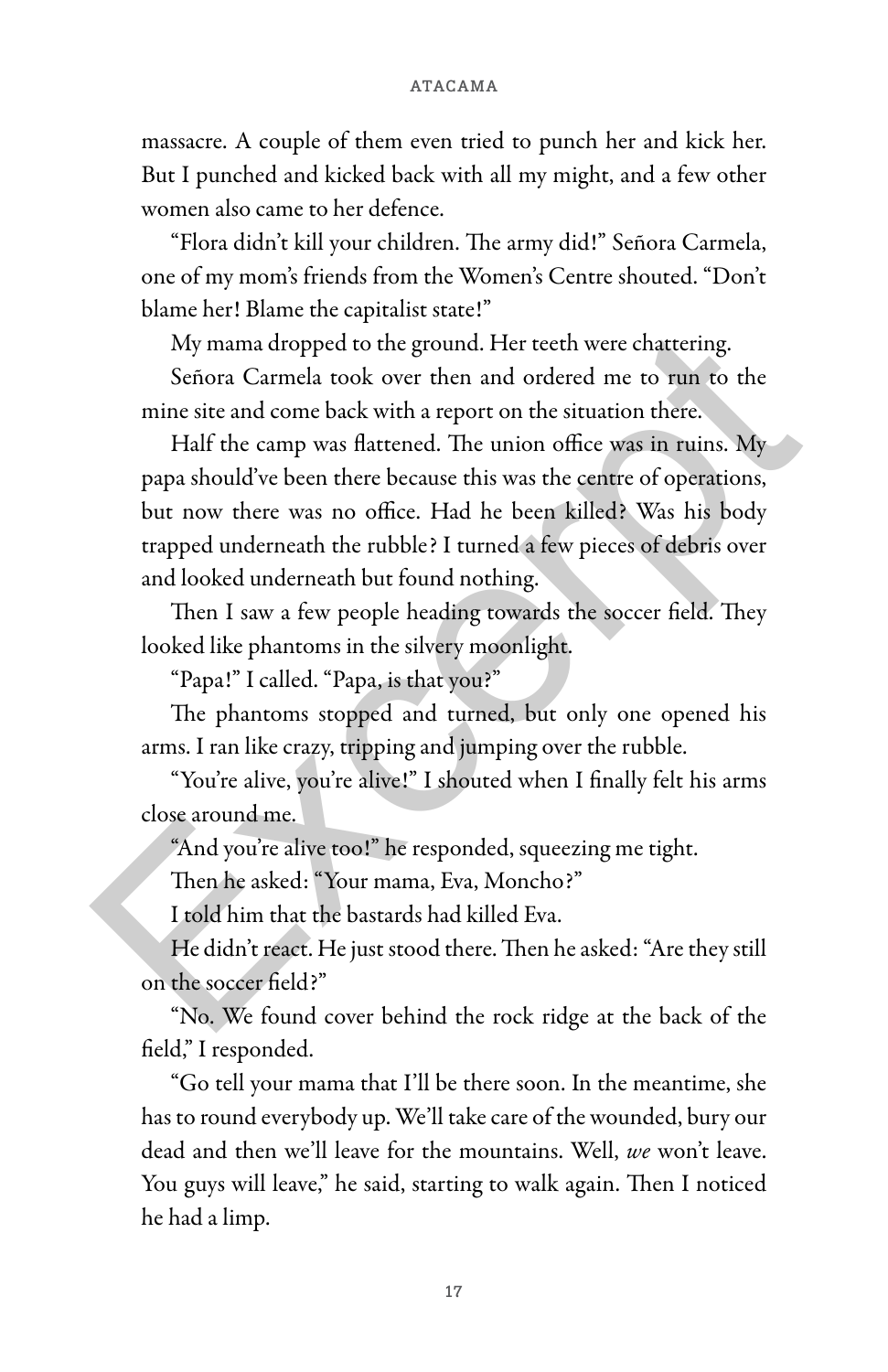"What about you, Papa? Aren't you coming with us?" I asked. He didn't respond.

"Is it because of your foot? What happened to your foot, Papa?" I pressed on.

He cleared his throat: "No, well, yeah… my foot hurts. I twisted my ankle… that's all."

Then he pointed to the dark void down the *pampa*: "The troops set up camp over there, on the other side of the tracks. They'll come back tomorrow at dawn, but by then everybody will be gone. Now, run!"

When my papa arrived, he stood on a rock and told the women what he had told me. He said that the wounded would be carried to town and taken care of as best we could; the dead would be buried in the soccer field, and then everybody would collect food and water and leave for the mountains.

Then he said that as soon as everybody was on their way, he would cross the tracks and turn himself in on condition that the troops not attack our people again and that the wounded be taken to the clinic in Alto San Antonio.

Before taking off, he knelt down and kissed Eva on the forehead.

By then, the women and the kids who had been hiding in the dunes were starting to come back. When we finally saw our neighbour walking towards us with Rufina in her arms, my mama and I ran to meet her, Moncho in tow. I had never loved my baby sister as much as I did that night. Then he pointed to the dark void down the *pampa*: "The troops<br>set up camp over there, on the other side of the tracks. They'll come<br>back tomorrow at dawn, but by then everybody will be gone. Now,<br>run!"<br>When my papa arriv

The school was still standing, so we took the wounded there. In the meantime, the men dug graves for the dead in the soccer field. Many women went crazy when it was time to bury their kids, including my mama. She didn't want to let go of Eva. Finally, I took my sister out of her arms and placed her gently in her grave. Oddly enough, the soap box my mama had stood on earlier was intact and in the same place. I pulled a plank off it and wrote with a pointy rock: Eva Gregoria Garay Zelaya, 1915–1925.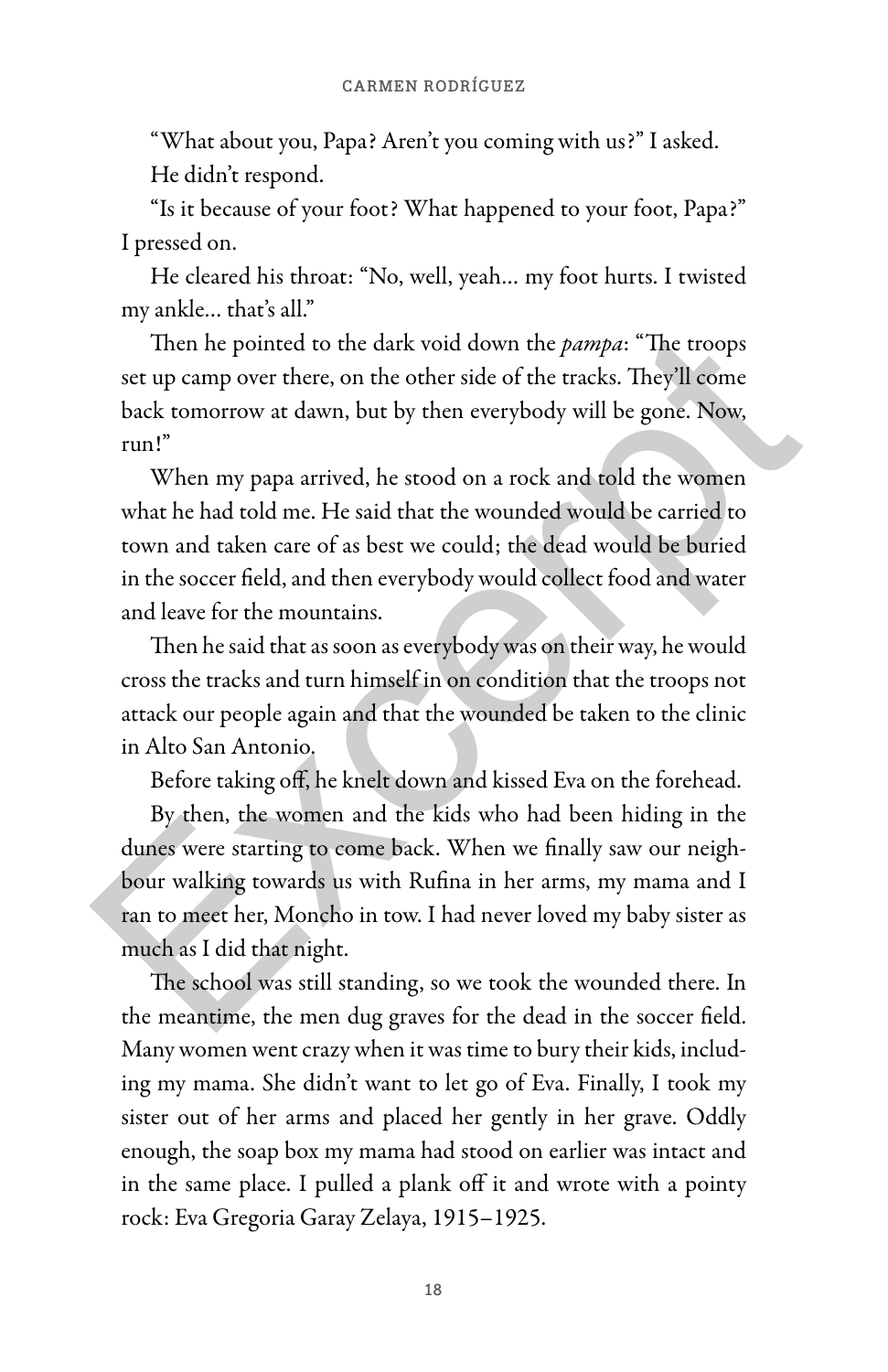By the time the mass burial was over, the soccer field was covered with crosses. Eva's grave was one of the few without a cross because we didn't believe in god or in crosses.

People started to leave for the mountains, but my mama, papa, Moncho, baby Rufina and I went home instead. We sat quietly around the table, a candle flickering at its centre and an empty chair next to Moncho's. My mama broke the silence: "We're not leaving, José. We'll stay here with whoever else wants to stay. Carmela and other women have already said they won't leave either. Those who haven't found their dead and who have to take care of their wounded are also staying." next to Moncho's. My mama broke the silence: "We're not leaving,<br>José. We'll stay here with whoever else wants to stay. Carmela and<br>other women have already said they won't leave either. Those who<br>haven't found their dead

My papa tried to talk her into leaving, but she didn't budge. "You're a leader and I'm a leader. You're not leaving and I'm not leaving either. I can't just abandon the wounded, the women who haven't found their husbands and their children. I can't leave."

As soon as the first rays of sun made their way through the slats on the window, my papa kissed us all and left the house. By then, Rufina and Moncho had fallen asleep, so my mama bundled the baby up in her *aguay*o and tied her to my back, hoisted my little brother onto her shoulder, and we left for the school.

"We'll help out with the wounded and wait for news of your papa," she said, closing the door behind her.

News came about an hour later, when hundreds of soldiers took over the camp, rounded us up, made us walk, wounded and all, to the slaughterhouse and locked us up in the stockyards.

They left us there for a whole day and night. The soldiers had also gone after the people who were leaving for the mountains, so they rammed them into the stockyards with the rest of us. A lot of them were wounded, and we heard that many had been killed.

The next morning at dawn they brought my papa out from the tripe room. He was limping so badly he could hardly walk. His clothes were torn and his face black and blue. They blindfolded him and made him stand against the tripe room's brick wall. Several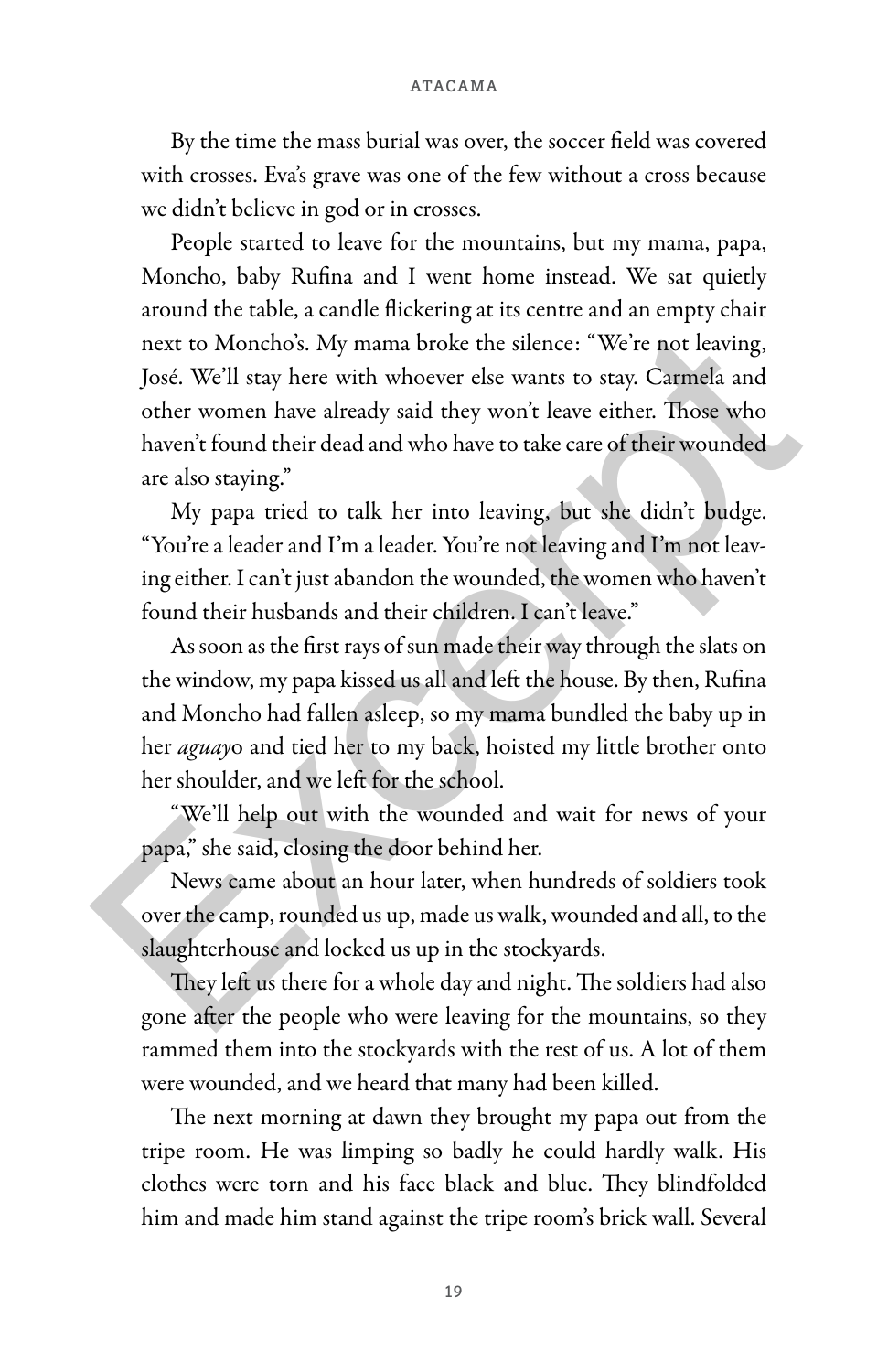soldiers were already standing on the other side of the yard, right across from him. Then a tall, square-shouldered military officer came out and strutted towards my father. He stood beside him, looked in our direction and grinned. His nostrils were flaring, one of his thick eyebrows was arched, and his eyes glowering with hatred. He took a piece of paper out of his coat pocket and began to read: "Yesterday, a war tribunal was convened and prosecuted José Cunac Garay Quispe on charges of crimes against the state and treason to the fatherland. The tribunal was unanimous in its verdict and sentence: José Garay was found guilty of all charges and condemned to death by firing squad."

The women began to wail and the men to roar. As the military man raised his arm, my papa shouted "*Viva el proletariado!"* — "Long Live the Proletariat!" An indignant "*Viva!*" exploded from the crowd. For an instant, the army officer seemed to hesitate, but then he hollered "Fire!" at the top of his lungs.

The barrage of gunfire sent me up into the expanse of the bluest sky. Down below, in the desolate vastness and beauty of the *pampa*, our ruined camp and the mangled mine looked like nothing other than mistakes of nature. But they weren't. My papa had explained it to me many times: La Coruña had been created by human greed and was just a sorry excuse for "progress" and "civilization." war tribunal was convened and prosecuted José Cunac Garay Quispe<br>on charges of crimes against the state and treason to the fatherland.<br>The tribunal was unanimous in its verdict and sentence: José Garay<br>was found guilty of

As I hovered over the *pampa* and watched the camp's and the mine's remains, I realized that they had always lived inside me as much as I had lived in them. But not anymore. No matter what, even if we were allowed to go back, I would take my family elsewhere and start a new life. What I didn't realize then was that the space that La Coruña had occupied within me would become an everlasting black hole in my chest.

My mother's wailing brought me back to the slaughterhouse. The stockyard gates burst open, and we were ordered to walk out. I put my arm around my mama's waist, sat Rufina on my hip and urged Moncho to hold on to my pants. Tripping and stumbling, prodded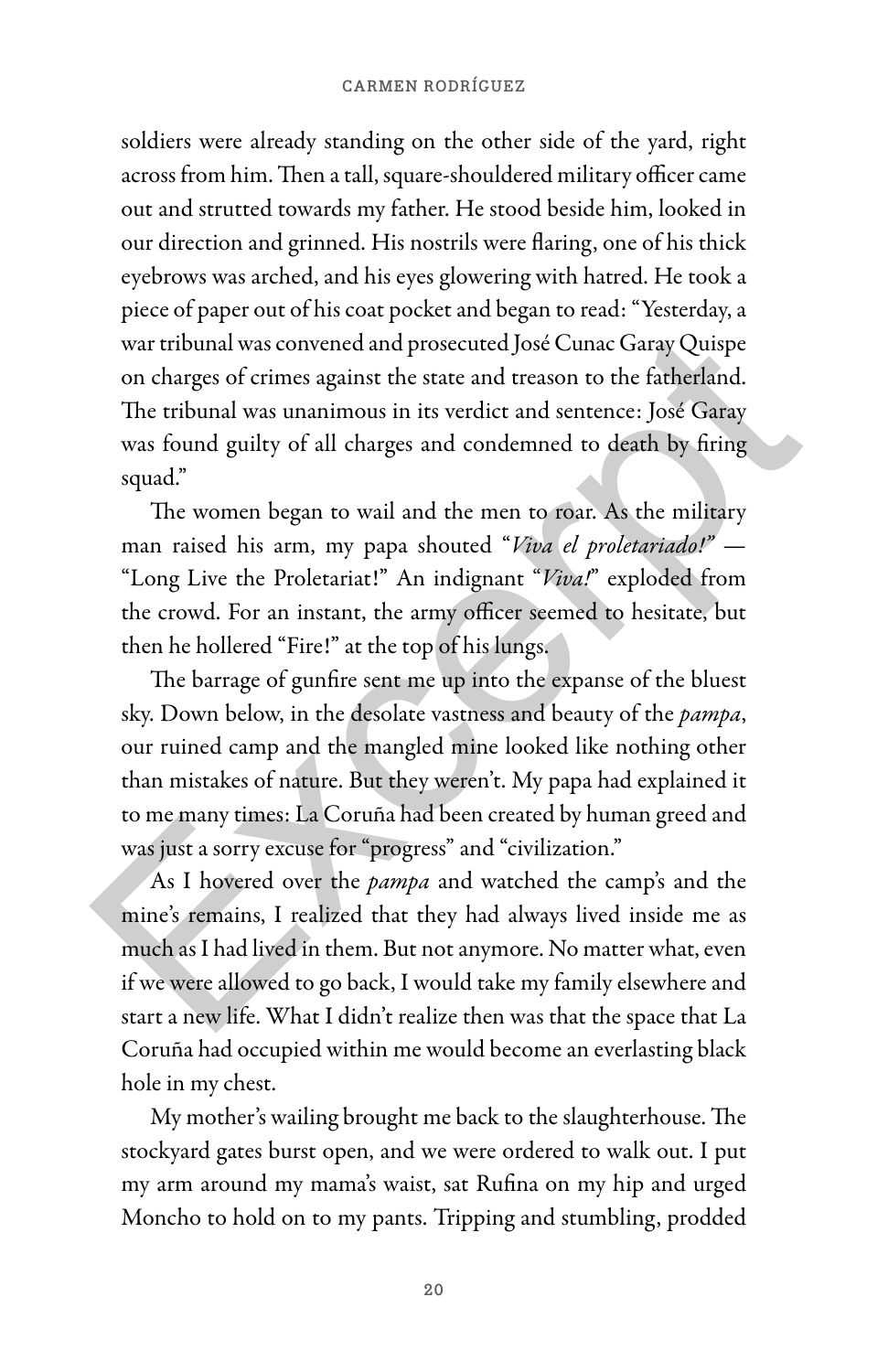by the soldiers, we were carried to the train station by a sea of wobbly bodies.

A cargo train was waiting, wrapped in clouds of steam, its engines revved up. The cars were meant for carrying saltpetre, so they looked like big, open cages. By the time everybody got on, we were squeezed so tight together, we could hardly breathe. Then we heard the howl of the whistle, and the train began to move. Rumour had it they were taking us to Iquique.

## Iquique

THE FIRST TIME I saw the ocean, I didn't have enough eyes to take it in. We had been on the train for hours, breathing in dust and getting our heads baked by the sun, when Moncho started pulling at my pants: "What's that, what's that?" he kept asking. of the whistle, and the train began to move. Rumour had it they were<br>taking us to Iquique.<br>Iquique<br>THE FIRST TIME I saw the ocean, I didn't have enough eyes to take<br>it in. We had been on the train for hours, breathing in d

I looked through the mesh. Down below and far away I saw a huge mass of blue shimmering in the sun. "Moncho, that's the Pacific Ocean," I responded in my most solemn of voices.

I knew because my mama had described it to me many times.

"How big is it?" I would ask her.

"Very big," she'd reply.

"Can you see where it ends?" I'd press on.

"No," she'd answer.

Now I understood. It was so big that it didn't fit inside my eyes.

"What's the Peciffy Oshan?" Moncho was asking now.

"It's that," I replied, pointing at it. "It's water. Tons of water. All that blue water is the Pacific Ocean. It's so big that we can't see where it ends," I explained.

"Oh!" Moncho commented, opening his eyes and his mouth as if that would help him see better.

"That's where we're going, Moncho, to all those houses down there, by the water," I went on. "That town is called Iquique and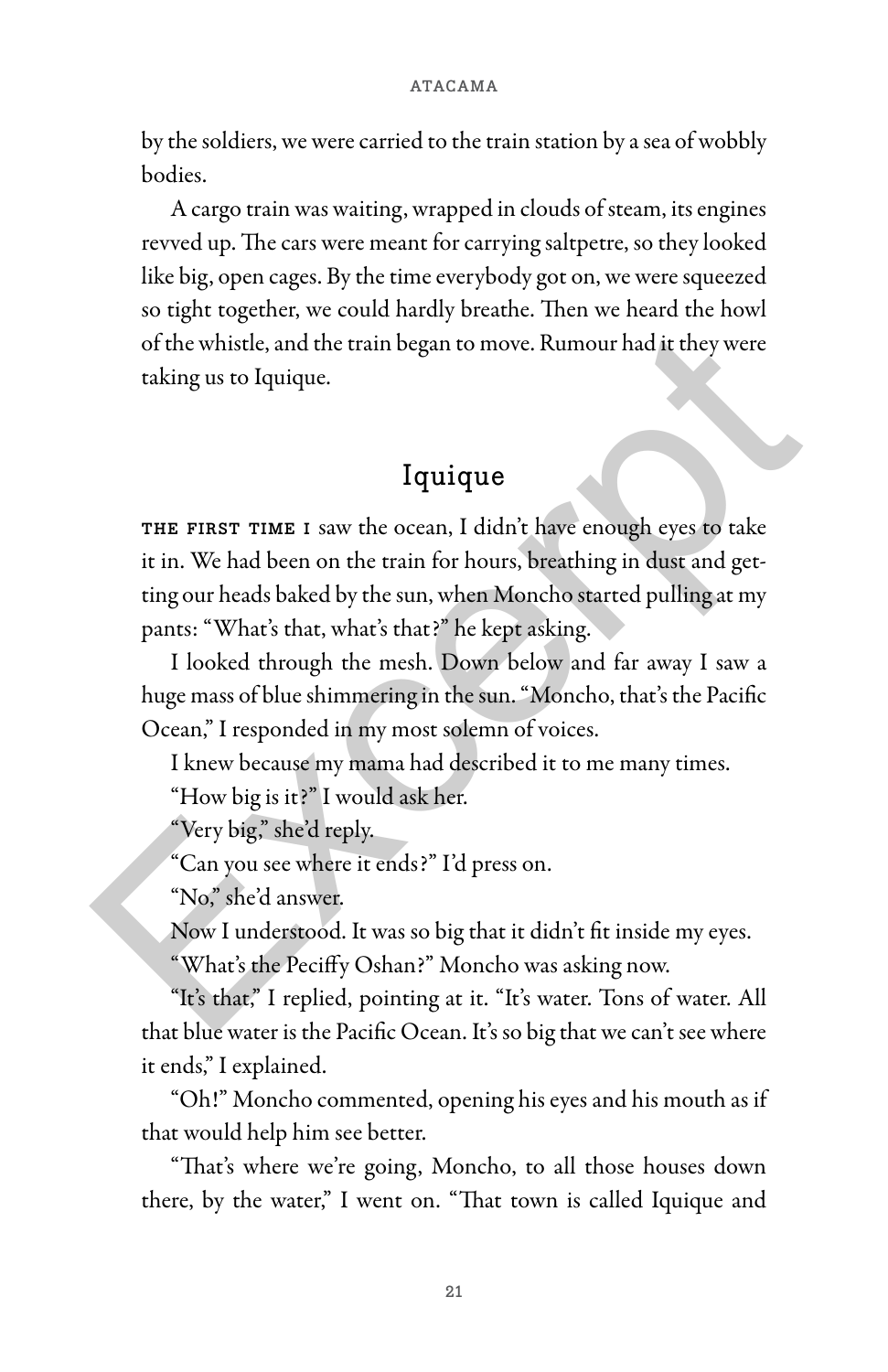that's where our mama grew up," I added.

"Oh!" Moncho commented again, his eyes and mouth still wide open.

As the train switched back and forth, making its way down the steep mountain, I offered my face to the breeze. It felt moist and fresh.

From the train station we were made to walk to the barracks. Even though it was the middle of the afternoon, there wasn't a soul in the streets because the word was that the government had imposed a day-long curfew so the city workers couldn't go to the station to greet us. When we got to the barracks, the wounded were taken to the infirmary and the rest of us herded into the training grounds.

For the first time in days we ate: we were given a bowl of beans, bread and water and told to wait. So, we waited. After two days, the same military man who had commanded my father's execution came out and stood on a platform in his fancy uniform, his boots as shiny as mirrors. He surveyed the scene from up there, the same contemptuous look in his eyes, an arched eyebrow, nostrils flaring and a derisive smile across his face. He sniffed the air and continued to stand ramrod straight while the soldiers prodded us with their rifles and made us get on our feet. From the train station we were made to walk to the barracks.<br>Even though it was the middle of the afternoon, there wasn't a soul in<br>the streets because the word was that the government had imposed<br>a day-long curfew so the

As I looked at the clean, well-fed, arrogant man on the platform, I saw the crowd through his eyes: our filthy bodies, our clothes in rags, our hungry eyes. Only then did I realize that after so many days of misery we didn't only look like paupers but also smelled like pigs. I don't know what came over me, but the next thing I knew I was yelling: "Murderer, dirty bastard! *You* are the pig! You! Not us!"

He turned his head in my direction, but my mama had been quick to pull me down, and now I was sitting on the ground, her hand weighing heavily on my head.

The crowd stirred. The soldiers ordered people to stop shuffling and shut up. My mama made sure I stayed put, so from down there, surrounded by smelly feet and grungy pants and skirts, I listened to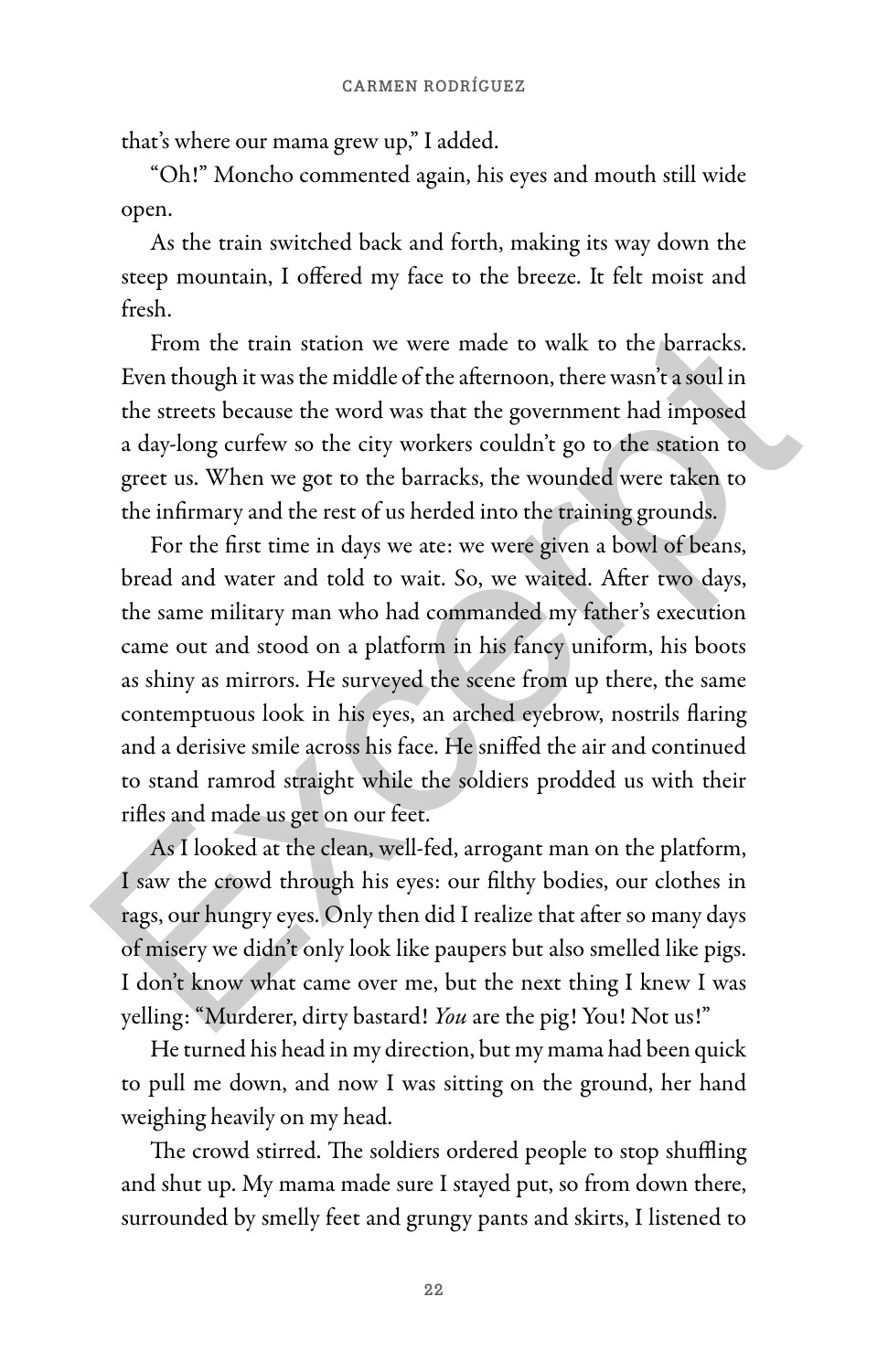the pig speak to us as if we were the criminals and the murderers and not him and his troops. I can't remember exactly what he said — I was too busy feeling a kind of fury I had never felt before, but I did hear him say that we would not be released until our leaders signed a piece of paper agreeing to accept the government's orders.

There was one sentence that stuck with me: "We will not tire until every Bolshevik agitator in Chile is neutralized." I had never heard the term "neutralized" before, but I understood right away what it meant: "killed."

We were kept at the barracks for several more days - long enough for everybody to get sick and for a few more people to die. Fortunately, even though we were all burning with fever and coughing our lungs out, we didn't give the pig the satisfaction of being "neutralized" by the grippe.

When I asked my mama where we'd go when we got out, she didn't think twice about it: "Asunta's, of course! She'll know to come and get us."

Sure enough, the day we were released, there she was, all fourfoot-eleven of her, a silver bun on top of her head, and her bright, blue eyes looking big and round behind a pair of glasses that could've been made with the bottoms of beer bottles.

She gave us all a hug and then examined us as if she were a doctor. She inspected our eyes, ears and mouths, even asked us to stick our tongues out, her glasses now balanced on the tip of her nose. Then she concluded that the repressive, capitalist state had not only treated us like shit, but also that we had high fevers and most likely, tonsilitis. every Bolshevik agitator in Chile is neutralized." I had never heard<br>the term "neutralized" before, but I understood right away what it<br>meant: "killed."<br>We were kept at the barracks for several more days — long<br>enough for

"Those bastards," she repeated in her weird way of speaking, as if her tongue kept getting caught in between her teeth. My mama had explained that Aunt Asunta had come to Chile from Barcelona and spoke like a Spaniard.

"No!" she replied, raising her hand when my mama suggested that we walk to her house. "You're all too ill. You can't walk."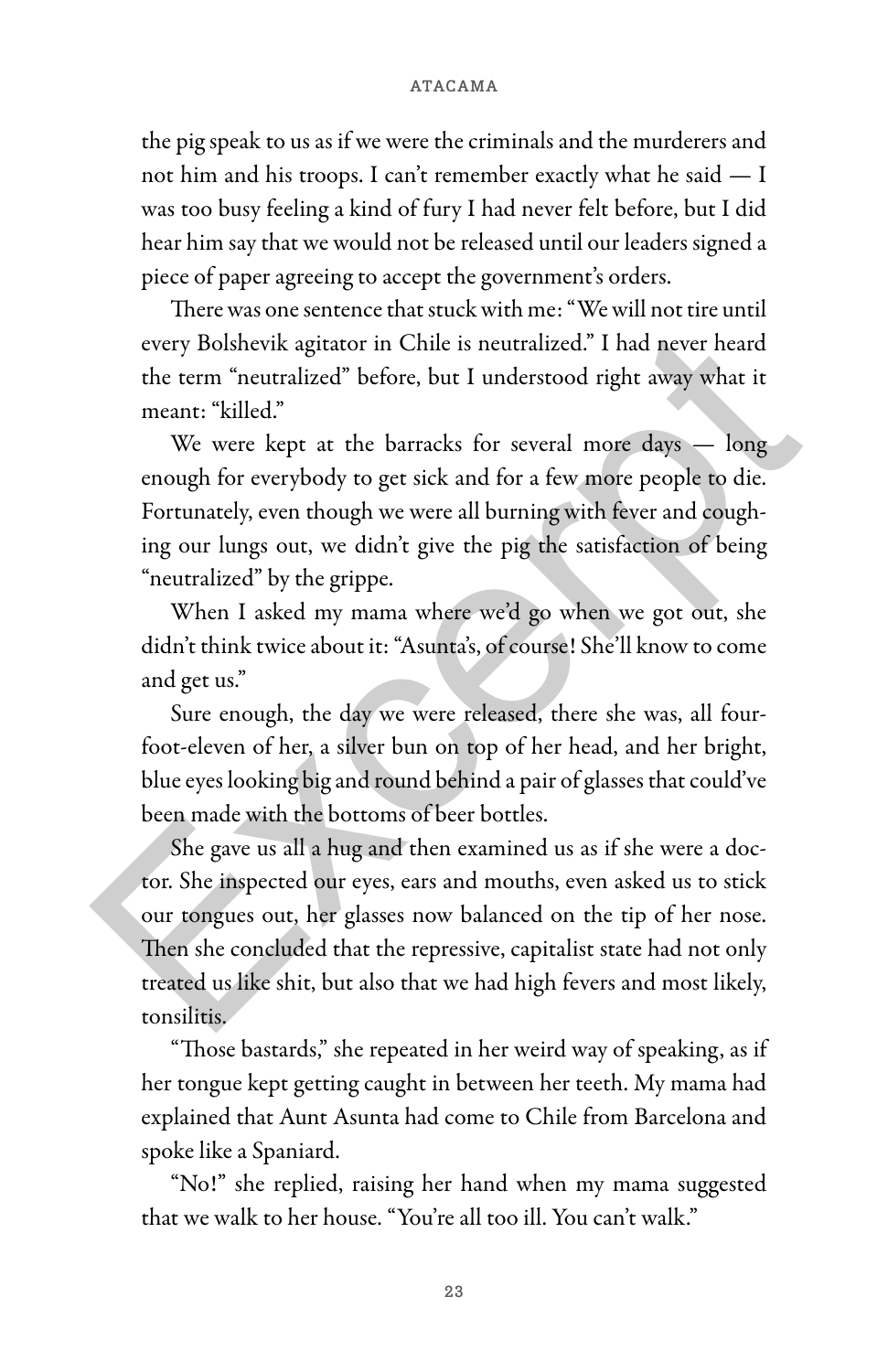Then she put her right thumb and index finger in her mouth and let out a whistle so loud that even the La Coruña foremen would've been impressed. In no time a horse-drawn cart was picking us up. A huge sense of relief washed over me. Aunt Asunta would take care of us.

Iquique looked like a metropolis compared to La Coruña: cobblestoned streets as opposed to dirt roads, street cars, a central square with palm trees and flowers, grandiose buildings all around it, all kinds of stores where Aunt Asunta said that you could buy whatever you wanted with *real* money instead of tokens (that is, if you *had* any money, which we didn't) and of course, my very favourite: the Pacific Ocean right around the corner from Aunt Asunta's place.

I don't think I had the concept of "ugly" and "pretty" until I got to Iquique. For me, La Coruña was the place where I had grown up and I had never stopped to think whether it was big, small, pretty or ugly. It was what it was. But now, after seeing the big city, I had no choice but to conclude that my hometown was ugly. Very, very ugly — a cluster of run-down shacks criss-crossed by narrow, dirt roads. I guess you could say that the bosses' part of town was pretty, but that was a different world, completely separate from ours. La Coruña was our camp and the mine. stoned streets as opposed to dirt roads, street cars, a central square<br>with palm trees and flowers, grandiose buildings all around it, all<br>kinds of stores where Aunt Asunta said that you could buy whatever<br>you wanted with

As soon as we got to her house, Aunt Asunta ordered us to bathe. Moncho and I were already out the front door, looking for the public bathrooms at the end of the block when she ordered us to get back in the house and directed us to a tiny box of a building in the back yard: the bathroom. We had our own bathroom! Right in the middle, there was a cement tub with a brass gadget attached to the edge, which let water out of a spout when you turned the handle! And in the corner, a contraption in the form of a huge cup with a wooden lid where you went number one and number two! Not only that; right above it, there was a water tank connected to the cup by a pipe and when you pulled on a chain, all the water came rushing down and took the waste away! No wonder the bathroom smelled fresh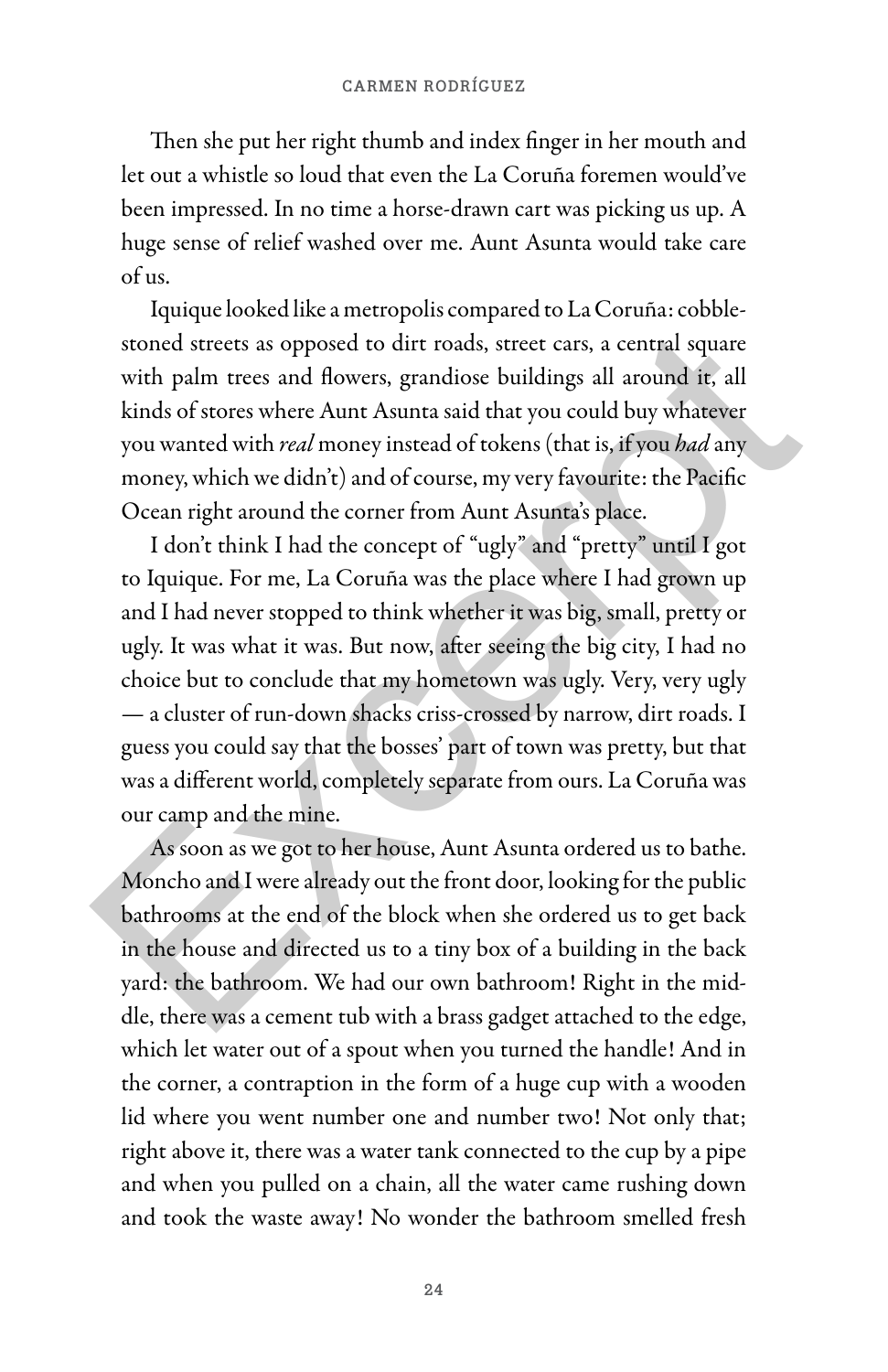and clean! I had read about drinking water and sewage systems in my schoolbooks, but seeing them at work with my own two eyes was something else altogether. Moncho and I might have been feverish and achy, but still we managed to have fun opening and closing the tap and pulling on the chain over and over again until Aunt Asunta showed up and ordered us to stop.

The private bathroom was not the only luxury in the house. There were many others: instead of dirt floors, there were wooden ones, where you could skid and slide to your heart's content; a large room with a dining table, a kitchen cupboard, a sink and a kerosene stove, instead of a coal-burning one; uninterrupted electricity (in La Coruña the power was turned off between nine at night and five in the morning) and a bedroom separated from the main room by an actual door (not a curtain, like in our La Coruña house). Also, there were large windows with glass panes that let the light in. The private bathroom was not the only luxury in the house.<br>There were many others: instead of dirt floors, there were wooden<br>ones, where you could skid and slide to your heart's content; a large<br>room with a dining table, a

Aunt Asunta gave her bed to my mom and Rufina, put down a mattress on the bedroom floor for herself and set one on the front room floor for Moncho and me. As soon as we were all clean and shiny, she fed us *cazuela* and then sent us to bed.

"Don't worry about anything. Rest and get better," she ordered. She also commanded us to drink a horrible concoction called Bulgarian herb tea, and sure enough, after a week or so we were all back to normal.

Then, she began to enforce the second phase of her campaign: fattening us up. Moncho, baby Rufina and I responded to the new game plan with enthusiasm; we became bottomless bags — we could keep on eating forever. My mama was a different story. She hardly touched her food, and slowly, her portly self was replaced by a thin, older woman with salt and pepper hair and narrow eyes. It was as if she was afraid of what she might see if she opened them wide. She moved slowly, spoke little and could sit for hours looking at the wall. Perhaps that's where her past life resided now — La Coruña and everything that had happened there.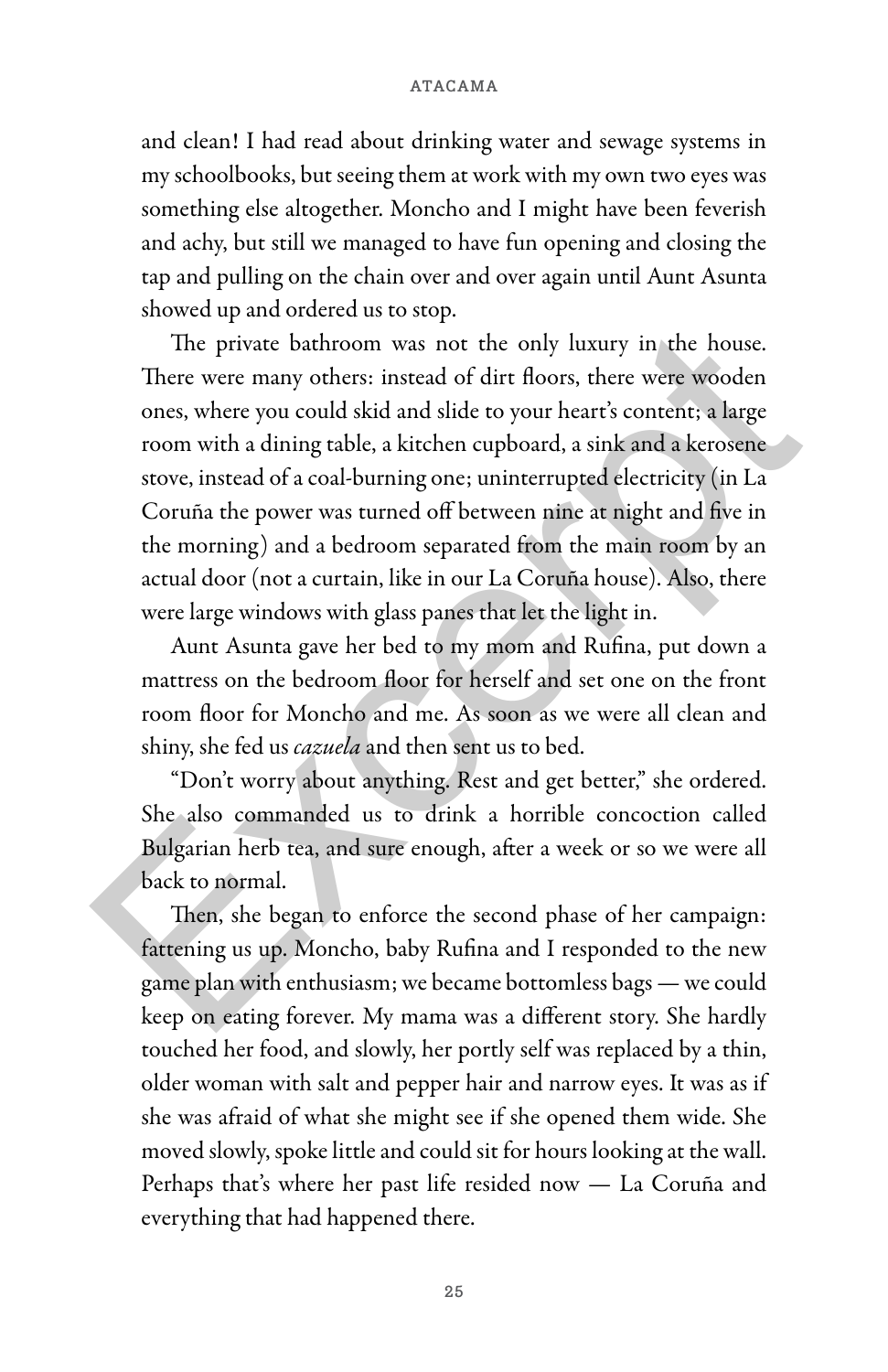#### **CARMEN RODRÍGUEZ**

So, Aunt Asunta put phase three of her campaign in motion and focused on bringing my mama back to at least a semblance of her old, strong self. My aunt owned an ancient Underwood Number 5, on which she turned out the leaflets and newsletters she used in her political work. She started to leave my mama stacks of papers, which she *had* to finish typing by the end of the day. She also assigned her a few house chores, and when Aunt Asunta came home from work, made sure that they cooked together.

By then my mama's dream had come true: I had started attending high school, so I left the house early in the morning and didn't come back till early afternoon, when we ate our main meal together. Then, I left for the beach to forage for food, Aunt Asunta took Moncho along as she attended to her different projects, and my mama and Rufina stayed home with strict orders of taking a good, long nap.

Little by little my mama got her physical strength back, but not her combative spirit and hearty laugh. A few things put a smile on her face — helping me with my homework, teaching Moncho to read, listening to Rufina's nonsensical chatter. Most of the time though, she was quiet and withdrawn.

I liked my new life — how predictable it was and how safe it felt. At Aunt Asunta's house I seldom felt hungry, I was never too hot or too cold and I thoroughly enjoyed taking a daily bath in the privacy of our own bathroom. Mornings at school were full of surprises like learning that turtles can live up to a hundred and fifty years or that in Egypt there are mummies just like the ones buried in the Atacama Desert. a few house chores, and when Aunt Asunta came home from work,<br>made sure that they cooked together.<br>By then my mama's dream had come true: I had started attending<br>high school, so I left the house early in the morning and di

But nothing topped my afternoons by the ocean. I could spend hours watching the waves come and go, the water rise and ebb, the foamy surf creep over and steal seashells from their sandy bed. It took me a while to learn how to read the ocean's hidden moods coy, honest or deceitful, stingy or generous — all lying in wait under a sheet of glass suddenly shattered by a gust of wind, a gentle pulse turned thunderous without warning. I had to resist the temptation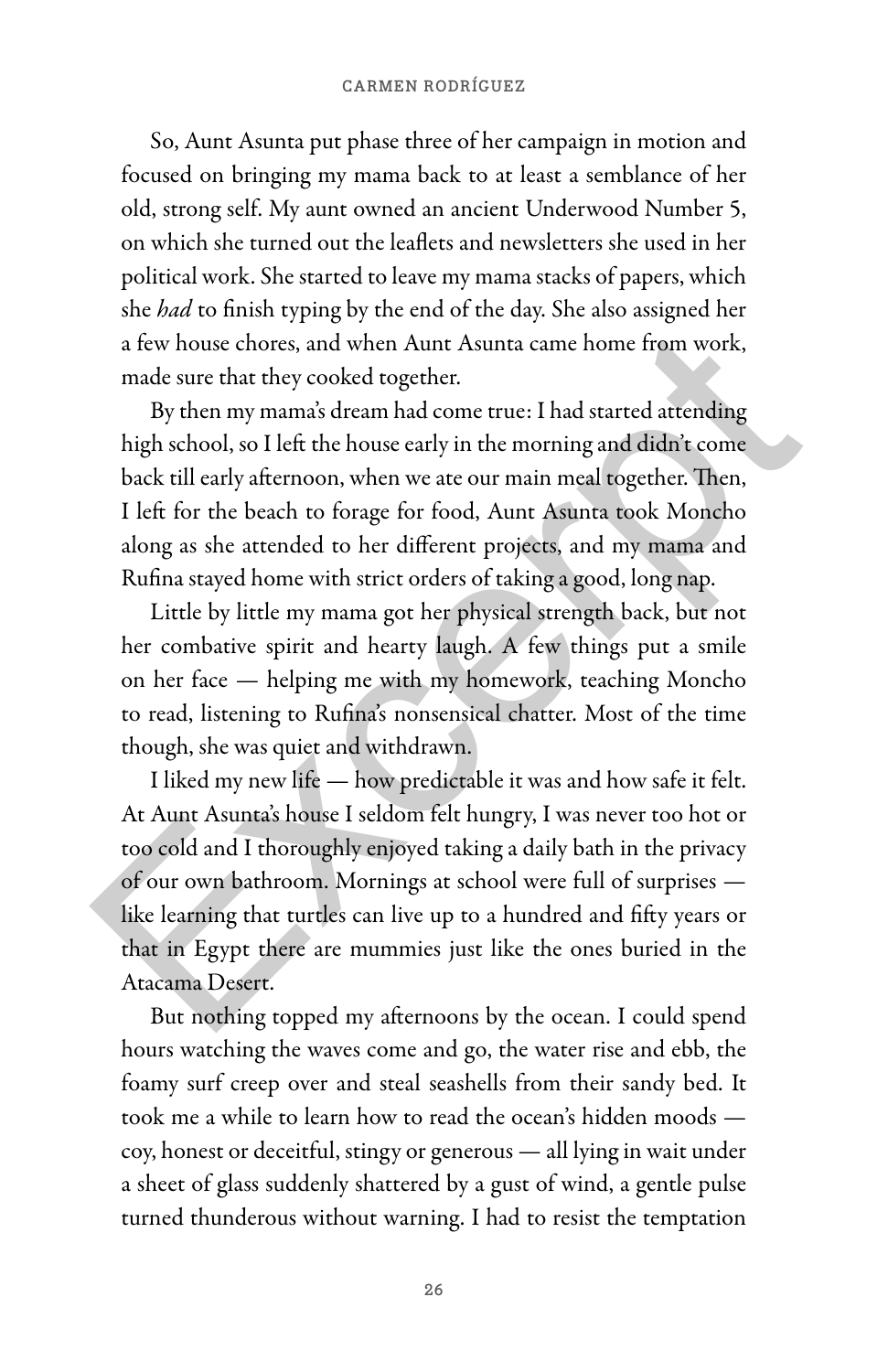of outsmarting the ocean and learn to wait and take what it offered me.

The beach was a busy place: fishermen worked on their nets, kids hopped and shrieked in the waves, grownups combed the beach for unexpected treasures, and bums slept their drunkenness away splayed on the sand. Also, there were plenty of boys my age foraging for food.

At first, I walked around and studied their ways out of the corner of my eye. They dug for clams, searched the rocks for mussels and sea urchins, set up fishing lines by sticking the poles in the sand and combed the surf for kelp and seaweed. Before coming to Iquique I had never eaten seafood, but Aunt Asunta's chowders and casseroles got me hooked. Besides, why pay for food when you can get it for free? As soon as possible then, I would join the other scavengers. But first, I would have to figure out how to win them over. They had come close a few times, stared at me shamelessly, and one of them, a blondish, ruddy-faced jackass twice my size had talked loudly to the other ones, making sure I heard him: "Have you ever come across such an ugly tadpole? If he thinks he can come to our beach and do whatever he wants, he'd better think twice. Well, I guess we'll just have to show him whose beach this is." At first, I walked around and studied their ways out of the corner<br>of my eye. They dug for clams, searched the rocks for mussels and<br>sea urchins, set up fishing lines by sticking the poles in the sand and<br>combed the surf f

A couple of days later I decided to try my luck and started digging for clams. Next thing I knew, the tongue-lashing, brawny jackass had given me a mighty shove and I was in the water, battling the waves. Finally, I managed to get to my feet, gasping for air and coughing up the water I hadn't already swallowed. The bully and his buddies were laughing their heads off.

A few hours later I had a plan. Up in the *pampa*, I had enlisted the desert animals themselves to protect my territory. Whenever my enemies crossed the line, I shot a small rock at a flying buzzard, which reacted to the attack by regurgitating a thick shower of food. The stink was so revolting it sent the trespassers packing. There were no buzzards by the ocean, but I was sure another animal would help me stake out a place for myself as a forager on Bellavista Beach.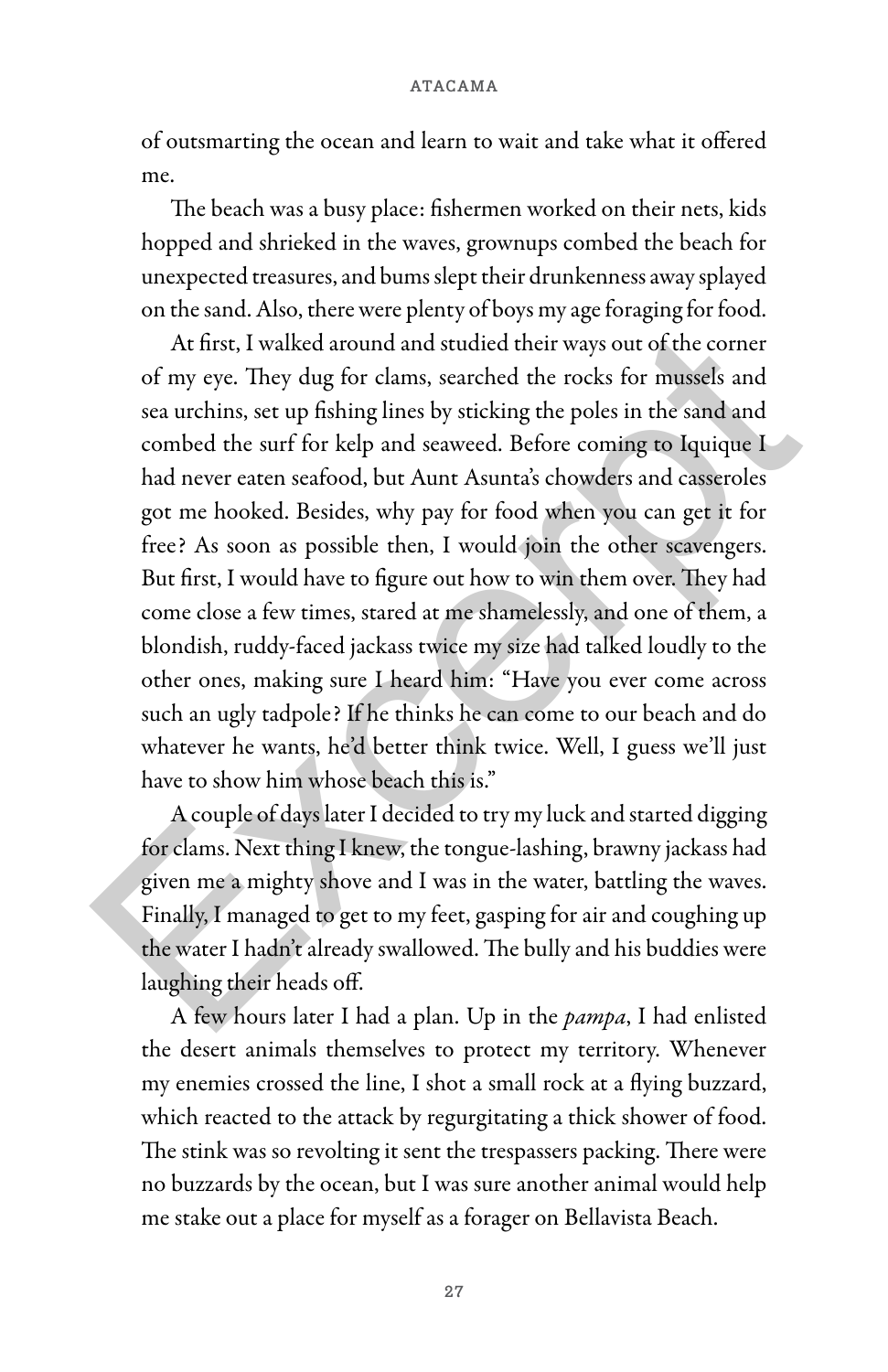Earlier that day I had overheard a fisherman say that at night, the beach swarmed with crabs. "I got more than a dozen last night, enough for my mom to make a delicious *chupe*! But one of the damn beasts got hold of my toe and wouldn't let go! Look! It even broke the skin and my toe still hurts from the bite!" he said, lifting his foot for his friends to see.

That afternoon, I came home early. A while back Aunt Asunta had shown me a gadget she was particularly taken by — a modern, battery-operated flashlight. I had never seen anything like it before and asked if I could take it apart to figure out how it worked.

"Over my dead body!" she'd said, snatching it from my hands, walking into her bedroom and putting it away in one of her dresser drawers. "That's a valuable revolutionary tool, Manuel. It's a life saver when I go to the shanty towns at night to do my political work. Don't forget, those poor people don't have electricity."

That evening, I found the revolutionary tool, slipped it into my pocket and, after everyone had gone to bed, headed to the beach, a bucket in hand.

The tide was low and every receding wave revealed dozens of scampering crabs . I scooped water into my bucket, got on my knees, combed the wet sand with my hands and in no time at all I had three big crabs in the bucket. It could've been four, but the last one pinched my pinky and wouldn't let go. I tried pulling it off, hitting it, turning it over, shaking my hand, but with every new attempt to get rid of it, the crab tightened its grip even more. The fisherman was right; the beasts stabbed you with their pincers as if they were knives and then latched on for dear life. I dipped my hand in the ocean looking for relief from the pain, and within a few moments, the crab let go of me. That afternoon, I came home early. A while back Aunt Asunta<br>had shown me a gadget she was particularly taken by — a modern,<br>battery-operated flashlight. I had never seen anything like it before<br>and asked if I could take i

The next day I got to the beach early. I sat up high on a rock with my bucket of crabs and watched the regulars trickle in. The bully was one of the last ones to come. As usual, he was loud and obnoxious, making sure everyone knew that the king of the foragers had arrived. While he was busy bossing his minions around, I made my way off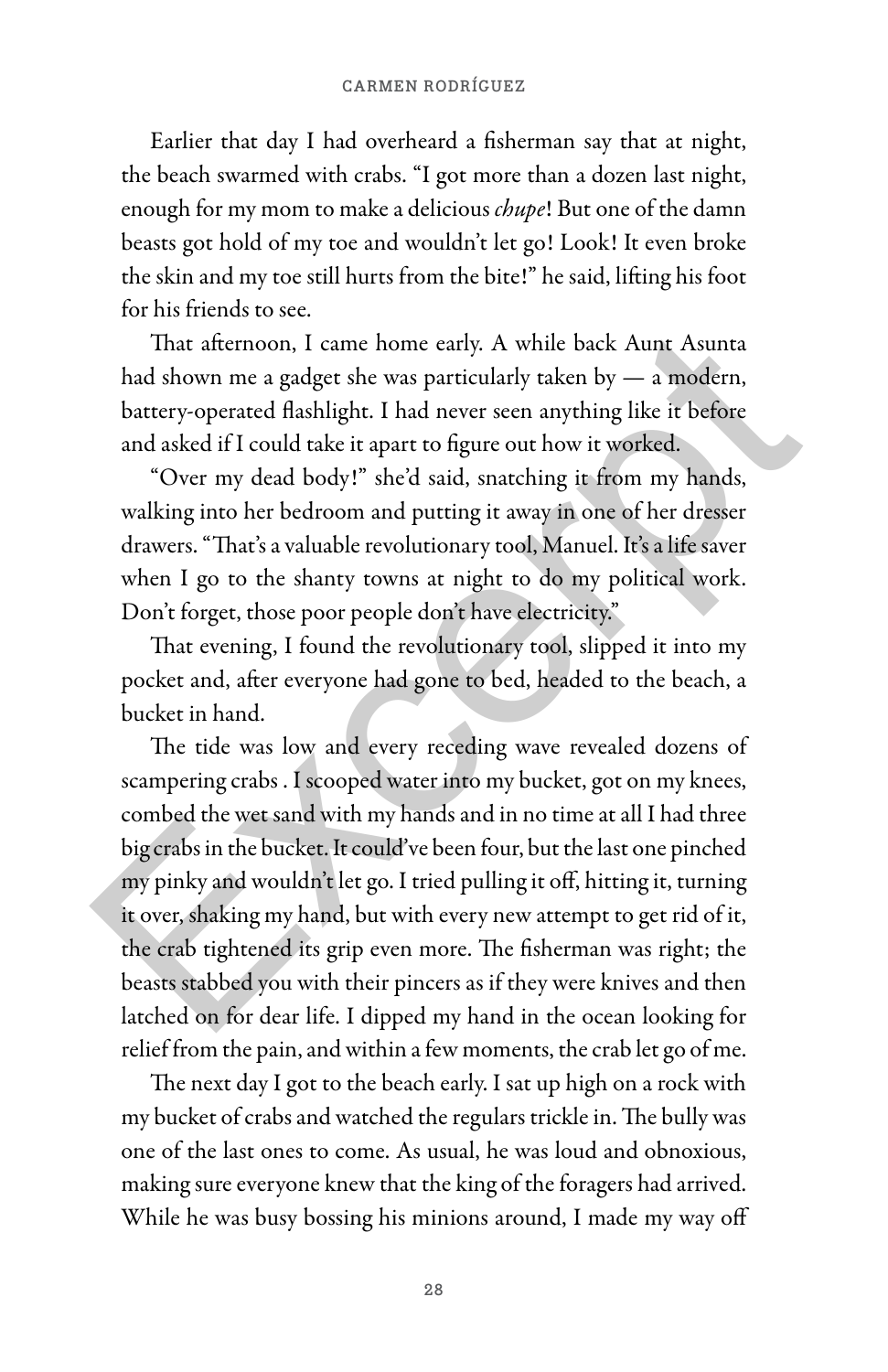the rocks and onto the beach. Bucket in hand, I started digging for clams.

When he saw me, he marched in my direction. "Hey, tadpole! Do you want to drown for sure this time?" he yelled.

I ignored him.

He started running.

I got ready. I watched him with the corner of my eye, and when I figured he was a few seconds from me, I jumped to the side. He fell flat on his face, his arms and legs splayed out. I dropped a crab on each of his hands and one foot. For a moment I wished I'd had a fourth crab to make things symmetrical, but then decided it didn't really matter. Three crabs were already doing the trick.

The bully was now lying face down on the beach, squirming and writhing like a worm, his muted shrieks accomplishing nothing other than filling his mouth with sand. His minions came to his rescue and pulled him up. His face and the front of his body were plastered with wet sand and his eyes looked like bloodshot platters. While he jumped around and shook his hands and foot, the three crabs fastened on tight, he tried to yell something, but what came out was gibberish. I got ready. I watched him with the corner of my eye, and when<br>I figured he was a few seconds from me, I jumped to the side. He<br>fell flat on his face, his arms and legs splayed out. I dropped a crab<br>on each of his hands an

I felt the urge to laugh. I had to laugh. I couldn't help it. So, I laughed. I laughed loudly and I laughed with gusto. The scavengers, the fishermen, the little kids and whoever else was on the beach that day were all staring at the bully now, and when they heard me laugh, little by little they joined in until everybody was laughing.

I had expected his minions to help him, but they were too busy laughing. So, I decided to put the bully out of his misery. I grabbed him by the arms and pulled him into the ocean. He didn't resist. A good-sized wave dragged us into deep water. While I had taught myself how to stay afloat, I hadn't really learned how to swim yet and for a moment, I panicked. But soon enough another wave returned us to shore. The bully's face and clothes were clean now and the crabs had let go of him. We stood side by side in the surf.